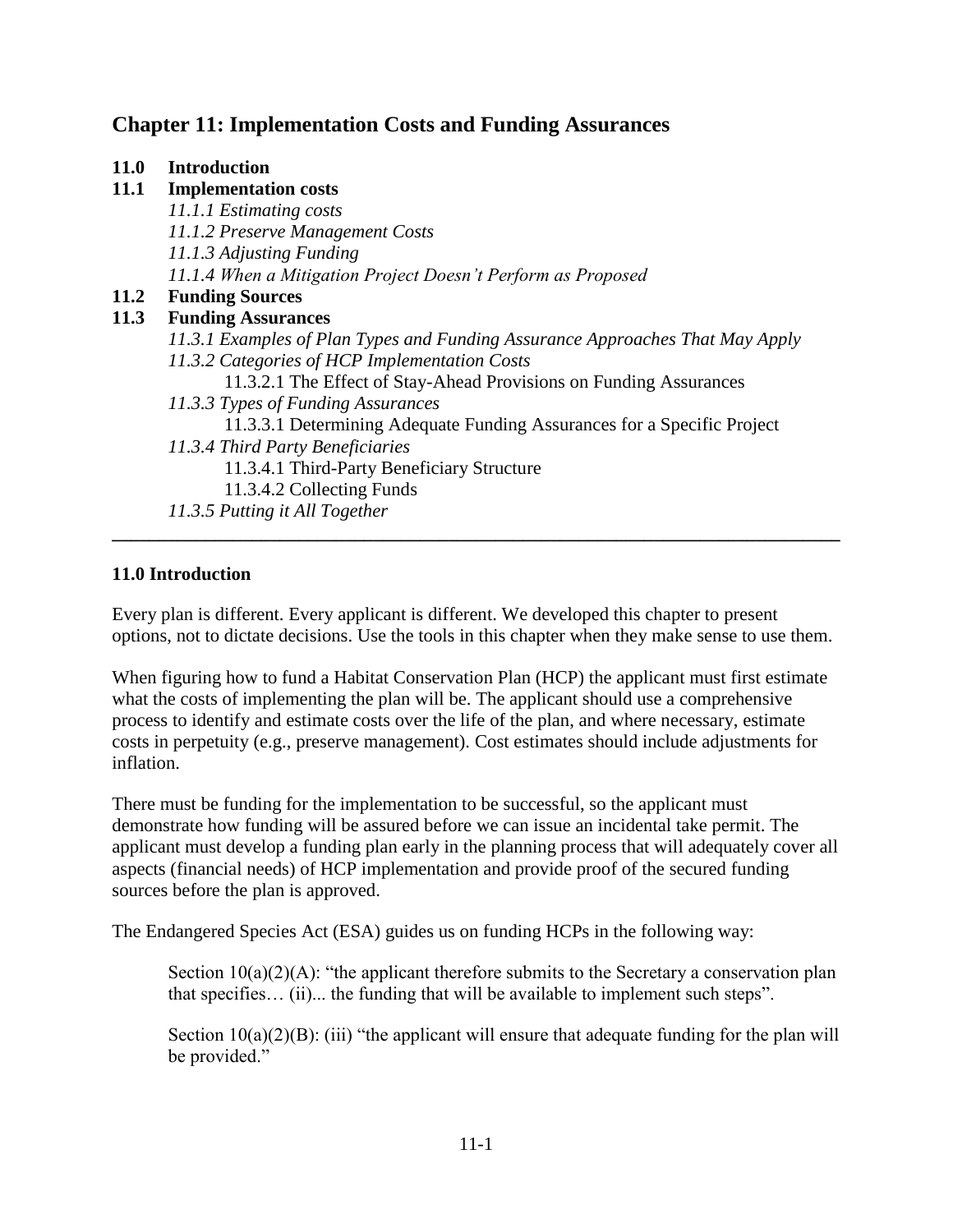The permitting regulations (see the [HCP Handbook Toolbox\)](https://www.fws.gov/endangered/what-we-do/hcp-handbook-toolbox.html#Ch11) for both of the Services also provide specific language on funding HCPs: 50 CFR 17.22 and 17.32 for the U.S. Fish and Wildlife Service (FWS), and 50 CFR 222.307 for the National Marine Fisheries Service (NMFS). Our regulations reflect the language in the ESA that requires applicants to ensure funding for HCP implementation, including changed circumstances and other measures as required.

HCP applicants can fully fund their plan themselves or seek funding from other sources, but all sources of funding relied on in the HCP for implementation must be assured. For regional plans, building a broad coalition to obtain funding from diverse interests, such as infrastructure projects, can be useful in securing adequate funding to implement the HCP.

The Services offices should work with solicitors/general counsel to review and negotiate the financial assurance instruments the applicant uses to support the conservation program proposed in the HCP (see the [HCP Handbook Toolbox\)](https://www.fws.gov/endangered/what-we-do/hcp-handbook-toolbox.html#Ch11).

# **11.1 Implementation Costs**

The issuance criterion to "ensure adequate funding for the plan will be provided" means that the applicant must calculate what the costs of implementing the plan will be. The complexity and size of the plan usually dictate how many different types of HCP costs will be incurred and how much the plan will cost to implement. In general, all plans should:

- thoroughly document the cost estimate (show your work),
	- up-front costs (hiring biologists, management, monitoring, etc.),
	- one-time costs (capital costs),
	- on-going operational costs such as salaries, benefits, consultants, and equipment replacement,
	- costs that will be incurred in perpetuity, and
	- where these costs overlap
- be paid for or assembled (and guaranteed) by the permittee, and
- be paid for during the permit term.

The applicant should include in the HCP detailed estimates of the various categories of plan implementation, including mitigation and how each type will be implemented, and which:

- require use of annual operating funds, such as hiring biologists, monitoring, management, road decommissioning;
- are secured through exactions, such as land set asides, easements; and
- are a part of ongoing operations, such as timber harvest plan costs, etc.

# *11.1.1 Estimating Costs*

The applicant first must clearly demonstrate how they will fund the costs of the elements of plan implementation. Estimating costs for HCPs can be a daunting task. For big plans, applicants often hire economists to help estimate costs. Below are a few tips to help estimate costs.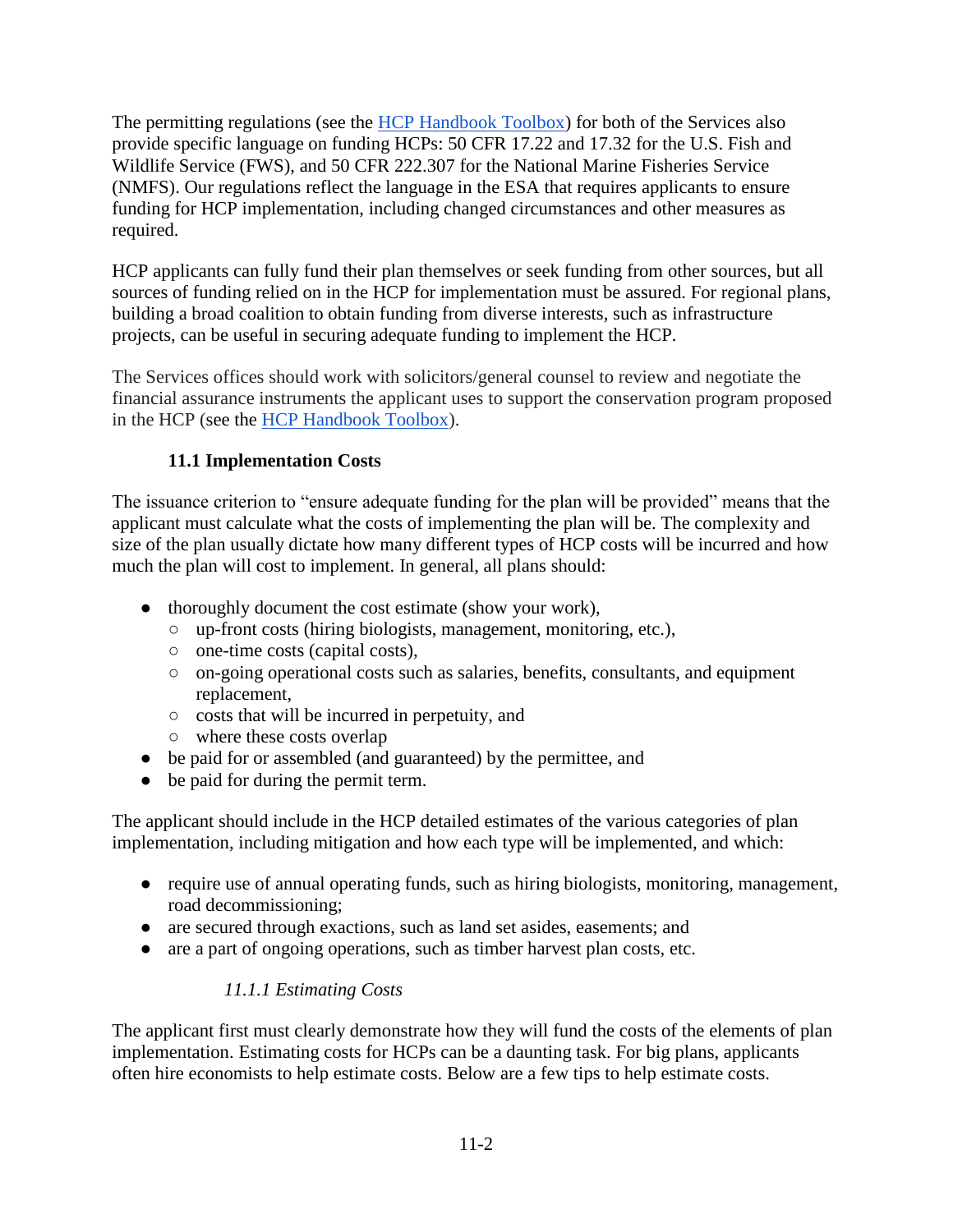#### Use of assumptions:

Encourage applicants to use commonly held assumptions rather than trying to come up with everything on their own. Depending on the cost, these assumptions don't necessarily need to come from HCPs. For example, staff and office costs for an HCP aren't necessarily any different than for staff and office costs of similar businesses or agencies in the area.

#### Time to estimate versus cost:

Spend more time estimating the high dollar costs and less time on those that aren't significant. For example: don't estimate how many pens each employee might need over a 30-year period, instead, make a quick assumption of x% for office supplies. Conversely, when estimating high dollar costs, an in-depth analysis is warranted because the risk of being significantly off can have repercussions for the entire funding strategy of the HCP.

#### Use of case studies:

Encourage applicants to use case studies to estimate the costs of certain (especially expensive) actions (e.g., restoration of riparian habitat). Find similar HCPs or HCPs with similar actions to use for a cost comparison. Use the cost comparison to estimate how much similar actions will cost in your plan. When doing case studies, don't forget to factor in the differences between the local market costs.

**Helpful Hint: finding a similar HCP with partners willing to share their cost estimates can be extremely helpful, particularly if they have experience from plan implementation.** 

The following worksheet is an example of how an applicant could estimate and summarize costs of plan implementation. This example includes a minimal amount of information needed, but not all categories will be required for every HCP. Most HCPs will require additional detail where the breakdown of costs and more tables are necessary. See Worksheet 11.1a.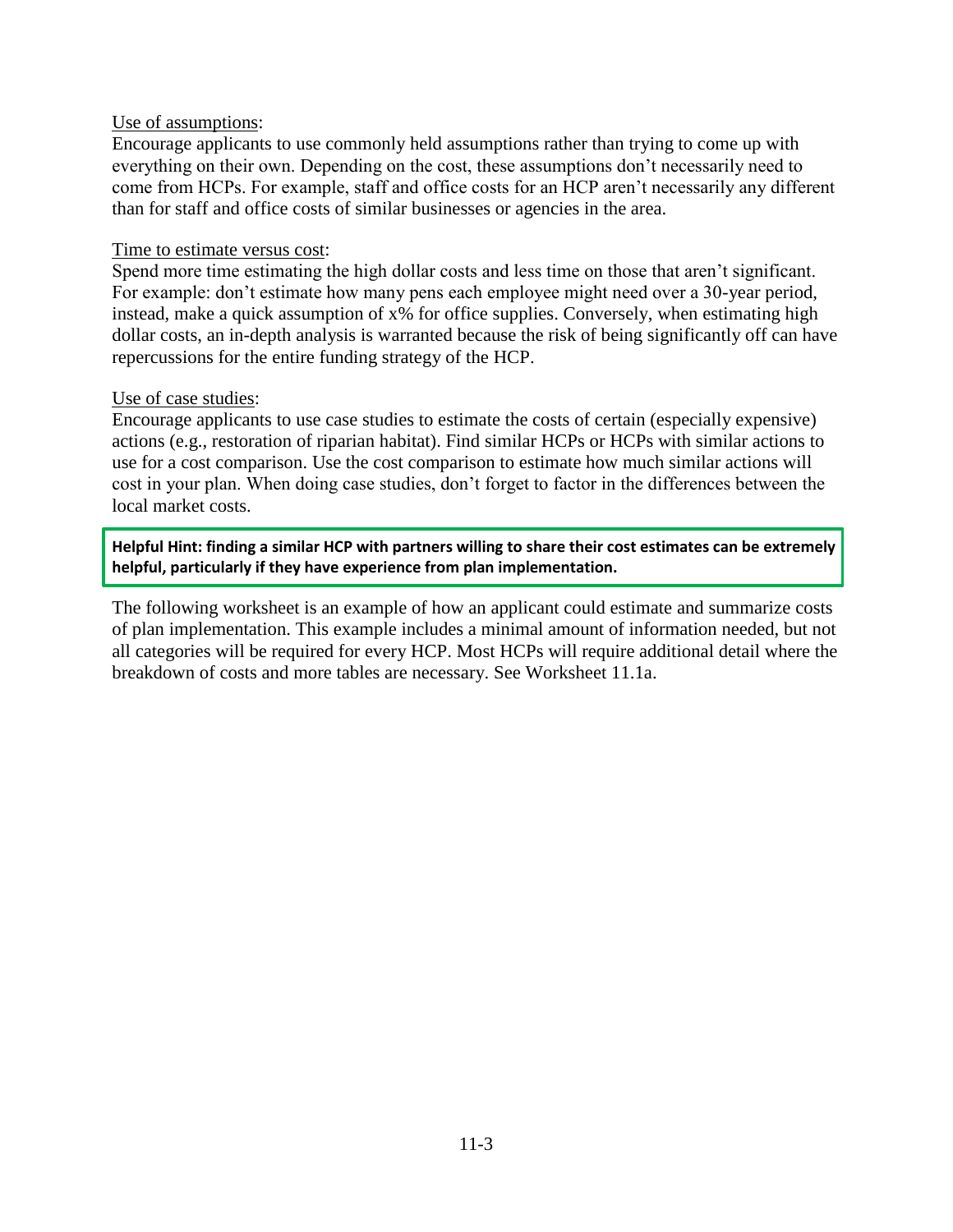# **Worksheet 11.1a: Funding Worksheet to Estimate HCP Costs**

| Eval? | Funding area                              | Annual Cost estimate |            |                |                |   |            | <b>Total Cost</b><br>estimate |   |   |    |  |
|-------|-------------------------------------------|----------------------|------------|----------------|----------------|---|------------|-------------------------------|---|---|----|--|
|       |                                           | $\mathbf{1}$         | $\sqrt{2}$ | $\mathfrak{Z}$ | $\overline{4}$ | 5 | $\sqrt{6}$ | $\boldsymbol{7}$              | 8 | 9 | 10 |  |
|       | Public Outreach:                          |                      |            |                |                |   |            |                               |   |   |    |  |
|       | Public meetings                           |                      |            |                |                |   |            |                               |   |   |    |  |
|       | Written information/mailings              |                      |            |                |                |   |            |                               |   |   |    |  |
|       | HCP Administration:                       |                      |            |                |                |   |            |                               |   |   |    |  |
|       | Annual reporting                          |                      |            |                |                |   |            |                               |   |   |    |  |
|       | $\label{eq:2} \textbf{Meetings}$          |                      |            |                |                |   |            |                               |   |   |    |  |
|       | Permit processing                         |                      |            |                |                |   |            |                               |   |   |    |  |
|       | Minimization and mitigation:              |                      |            |                |                |   |            |                               |   |   |    |  |
|       | Pre-construction surveys                  |                      |            |                |                |   |            |                               |   |   |    |  |
|       | <b>Biological monitors</b>                |                      |            |                |                |   |            |                               |   |   |    |  |
|       | <b>Exclusion fences</b>                   |                      |            |                |                |   |            |                               |   |   |    |  |
|       | Land acquisition/easements                |                      |            |                |                |   |            |                               |   |   |    |  |
|       | Purchase credits at bank                  |                      |            |                |                |   |            |                               |   |   |    |  |
|       | Restoration                               |                      |            |                |                |   |            |                               |   |   |    |  |
|       | $\textbf{Monitoring}$                     |                      |            |                |                |   |            |                               |   |   |    |  |
|       | $\label{eq:compliance} \text{Compliance}$ |                      |            |                |                |   |            |                               |   |   |    |  |
|       | Effectiveness                             |                      |            |                |                |   |            |                               |   |   |    |  |
|       | Targeted research                         |                      |            |                |                |   |            |                               |   |   |    |  |
|       | Adaptive management                       |                      |            |                |                |   |            |                               |   |   |    |  |
|       | Reporting                                 |                      |            |                |                |   |            |                               |   |   |    |  |
|       | Time to develop                           |                      |            |                |                |   |            |                               |   |   |    |  |
|       | $\rm{GIS}$                                |                      |            |                |                |   |            |                               |   |   |    |  |
|       | Printing/publication costs                |                      |            |                |                |   |            |                               |   |   |    |  |
|       | Preserve management                       |                      |            |                |                |   |            |                               |   |   |    |  |
|       | Day-to-day management<br>.______________  |                      |            |                |                |   |            |                               |   |   |    |  |
|       | Endowment                                 |                      |            |                |                |   |            |                               |   |   |    |  |
|       | Signage                                   |                      |            |                |                |   |            |                               |   |   |    |  |
|       | Changed circumstances                     |                      |            |                |                |   |            |                               |   |   |    |  |
|       | Remedial actions                          |                      |            |                |                |   |            |                               |   |   |    |  |
| Total |                                           |                      |            |                |                |   |            |                               |   |   |    |  |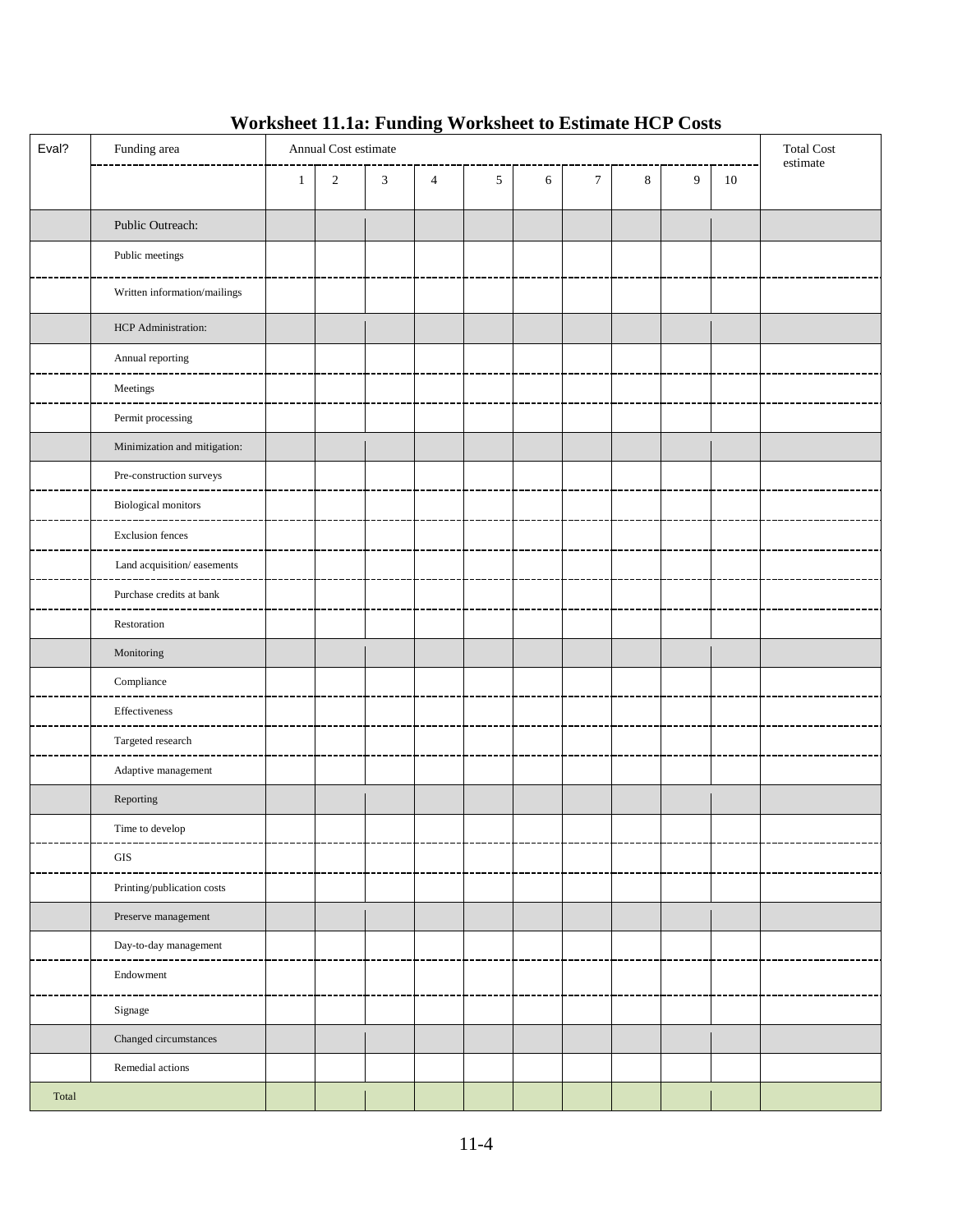For plans that require land acquisition throughout the permit term, it may be more cost-effective in the long run to front-load funding for the acquisition earlier in the plan. This strategy anticipates long-term fluctuations in the value of land, while minimizing the chance that various stakeholders will be unable to meet their long-term commitments. Ensuring that more funding is available at earlier stages in the plan helps the applicant to better ensure funding in later stages. For example, HCPs with ongoing land acquisition costs should include a mechanism requiring that permittees regularly revisit and adjust fees to make sure mitigation costs can be met throughout plan implementation. For good examples of adjusting fees throughout plan implementation, see the Natomas Basin HCP and the East Contra Costa HCP/NCCP [\(HCP](https://www.fws.gov/endangered/what-we-do/hcp-handbook-toolbox.html#Ch11)  [Handbook Toolbox\)](https://www.fws.gov/endangered/what-we-do/hcp-handbook-toolbox.html#Ch11).

### *11.1.2 Preserve Management Costs*

Applicants should prepare a detailed property analysis record (or a similar type of analysis) to calculate the costs of land management. Cost analysis must be detailed, specific, and thorough. Software like the one developed by the Center for Natural Lands Management (see the [HCP](https://www.fws.gov/endangered/what-we-do/hcp-handbook-toolbox.html#Ch11)  [Handbook Toolbox\)](https://www.fws.gov/endangered/what-we-do/hcp-handbook-toolbox.html#Ch11) can be useful tools to help estimate these costs. In addition, the Nature Conservancy developed Stewardship Calculator tool (see the [HCP Handbook Toolbox\)](https://www.fws.gov/endangered/what-we-do/hcp-handbook-toolbox.html#Ch11) and accompanying handbook that was released in 2016 and is free and available to the public. The calculator was developed with the participation of the EPA, the Land Trust Alliance, National Fish and Wildlife Foundation, U.S. Army Corps of Engineers, and individual land trusts and mitigation bankers. The website also provides additional resources on land stewardship.

# *11.1.3 Adjusting Funding*

HCPs must also consider future costs. How much will it cost to do the same activities in 20 years? To answer this question, applicants generally factor inflation into plan costs. For feebased plans, the fees must rise to meet costs. An inflationary index is often tied to the HCP cost estimates. Market values for land, services, etc. may change at a different pace than inflationary costs, so estimates must factor that in and funding must be adequate to meet those costs.

The HCP should also consider specific remedies to deal with changed circumstances by including an estimate of their cost and a description of how they will be funded. Applicants must build funding strategies with the long term in mind to ensure sufficient resources are available to respond to changing climates, economic changes, and uncertainty in management effectiveness, among other things.

Long-term HCPs should build rising costs into their estimates. For plans that collect fees, we suggest applicants establish a process in the HCP with regular adjustments so the fees keep pace with costs. It is important to note that applicants sometimes seek to establish firm caps on their funding obligation; however, that may impede the applicant from collecting adequate funds to meet commitments made in the HCP, so we don't advise using caps in these situations.

### *11.1.4 When a Mitigation Project Doesn't Perform as Proposed*

When there is risk of mitigation not going as planned, additional assurances may be needed to ensure the mitigation project can be remedied. These additional assurances are needed when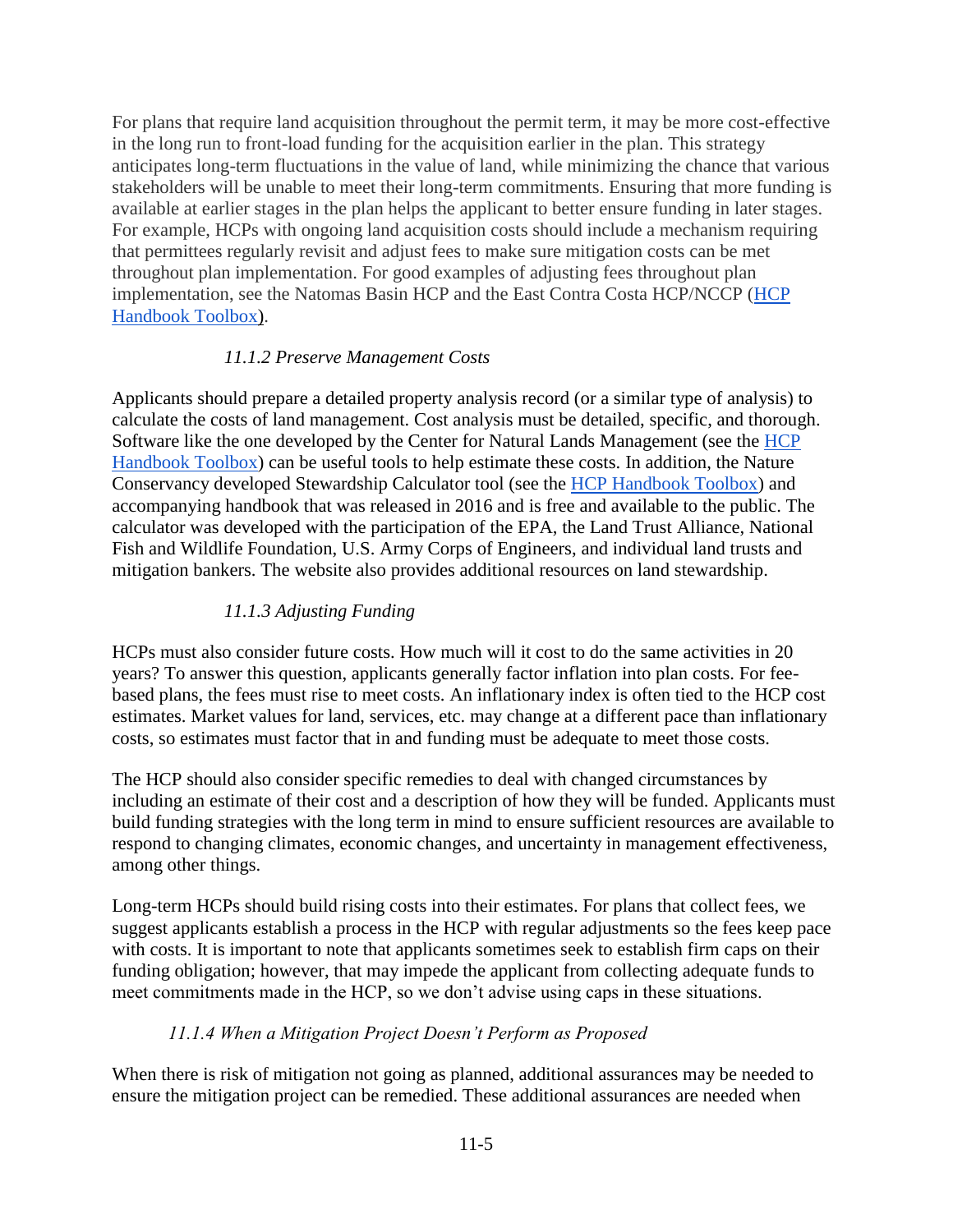there is risk an applicant will complete their development project without completing their functional mitigation requirements. For example, a 5-year, development HCP requires acquisition and restoration of a wetland. The acquisition and initial restoration of the wetland occurs before the impacts, but it may take 6 years to know if the restoration is meeting performance targets. In this case, contingency funding should be assured to remedy the restoration if performance targets are not met. Contingency funding could be assured through a letter of credit, performance bond, or similar funding assurance (to a third party beneficiary). If the restoration meets the performance standards, we would release the contingency fund back to the permittee. If the performance targets are not met, the contingency funds would be used to remedy the restoration to meet performance targets. These contingency funding assurances need to be part of the HCP's development, not something that is added later.

Each mitigation project should have a monitoring program funded as part of the project budget. In the example above, the monitoring would be essential in determining if the performance targets are met for the wetland restoration, or if more actions are needed. In addition, a permanent maintenance and management endowment must be created for the program to ensure permanent site protection and continued achievement of performance targets.

### **11.2 Funding sources**

There are a number of ways applicants can fund their HCP conservation strategy commitments and numerous potential sources of funding. Applicants should look broadly for potential funding sources to meet their funding requirements. Land acquisition is a significant expense and contributes to implementation delays for many applicants. Table 11.2a provides examples for sources of funding.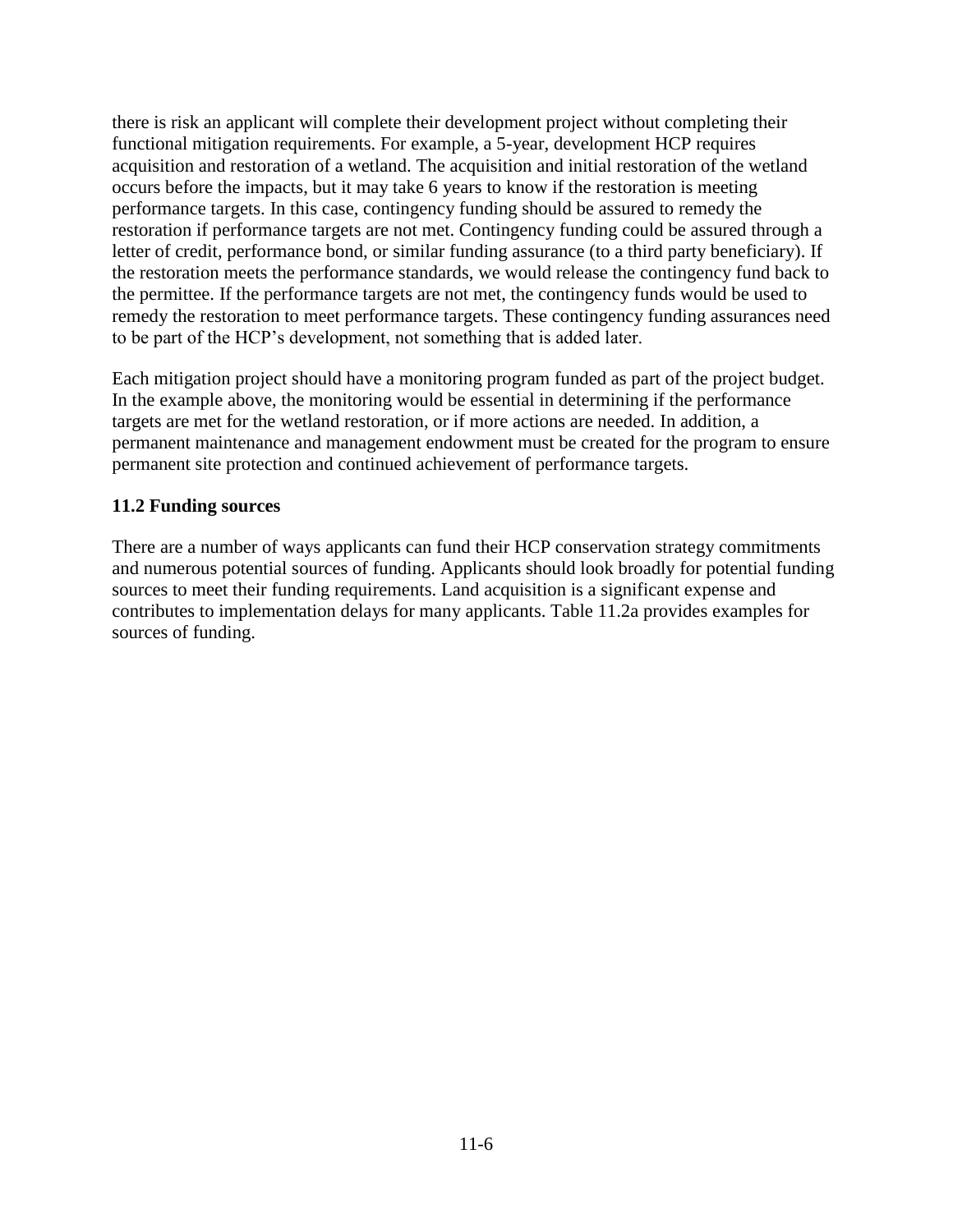| Table 11.2a: Potential Funding Sources for HCPs               |                                                                                                                                                                                                                                                                                                                                                                                                                                                                                                                                                                       |                       |                               |                |  |  |
|---------------------------------------------------------------|-----------------------------------------------------------------------------------------------------------------------------------------------------------------------------------------------------------------------------------------------------------------------------------------------------------------------------------------------------------------------------------------------------------------------------------------------------------------------------------------------------------------------------------------------------------------------|-----------------------|-------------------------------|----------------|--|--|
| Source of funding                                             | Examples                                                                                                                                                                                                                                                                                                                                                                                                                                                                                                                                                              | Good for:             |                               |                |  |  |
|                                                               |                                                                                                                                                                                                                                                                                                                                                                                                                                                                                                                                                                       | small/<br>simple plan | project level/<br>medium size | regional/large |  |  |
| In-lieu-fee                                                   | Alabama Beach Mouse GCP- MOA established an in-<br>lieu-fee with a local land trust. Fund works by up-<br>front, lump sum payments by an applicant based on<br>number of acres disturbed from project development.                                                                                                                                                                                                                                                                                                                                                    | X                     | X                             | X              |  |  |
| Developer fees collected per<br>acre/property tax assessments | Natomas Basin HCP, Balcones Canyonlands HCP,<br>Clark County MSHCP, Santa Clara Valley<br>HCP/NCCP- this funding source has been used for<br>many county or city lead development plan, they vary<br>somewhat in how they are implemented, but generally<br>fees are collected based on the size of property or<br>extent of impact from development activities.                                                                                                                                                                                                      |                       | X                             | X              |  |  |
| State, county, city, or other<br>governmental general fund    | San Diego County Water Authority HCP- funded as a<br>capital cost under the Capital Improvement Program<br>Mitigation Program approved by Water Authority<br>Board and/or annual operating budget, Perdido Key<br>County-wide Perdido Key Beach Mouse, Edwards<br>Aquifer Recovery Implementation Program HCP                                                                                                                                                                                                                                                         |                       | X                             | X              |  |  |
| Voter-approved bond<br>measures                               | Western Riverside MSHCP, a condition for local<br>agencies to access funds from a voter-approved<br>transportation bond measure was to "participate" in the<br>HCP (this "participation" equals \$121 million in HCP<br>funding), Southern Edwards Plateau HCP, Pima<br>County Multi-Species Conservation Plan.                                                                                                                                                                                                                                                       |                       |                               | X              |  |  |
| Energy, sales, and<br>development taxes                       | San Diego County's TransNet consists of a half-cent<br>sales tax that funds HCP mitigation. To offset impacts<br>caused by the construction of transportation projects,<br>the TransNet EMP set aside \$40 million for the first 10<br>years for implementation, management, and<br>monitoring of the San Diego HCPs.                                                                                                                                                                                                                                                 |                       |                               | X              |  |  |
| Infrastructure funding e.g.,<br>transportation bond money     | The Federal Highway Administration and the<br>Secretary of Transportation have expressed interest in<br>facilitating area-wide HCPs because the plans enable<br>the prompt delivery of large-scale infrastructure,<br>particularly transportation projects. Recently, Title V<br>of the Water Resources Reform and Development Act<br>of 2014 authorized a pilot Water Infrastructure<br>Finance and Innovation Act, which included a<br>provision for loans and loan guarantees for HCPs in<br>conjunction with otherwise eligible water<br>infrastructure projects. |                       |                               | X              |  |  |
| Special assessments                                           | Perdido Key HCP- development with Perdido Key<br>beach mouse habitat will be required to pay the annual<br>\$201 per unit special assessment payment, hotels<br>would be assessed \$201 annually per room,<br>commercial developments will be assessed \$201<br>annually per designated parking space.                                                                                                                                                                                                                                                                |                       | X                             | X              |  |  |
| Annual appropriations/ annual<br>funding                      | Stanford HCP, East Bay Municipal Utility District<br>HCP, North Carolina Division of Marine Fisheries CP,<br>Georgia Department of Natural Resources HCP,                                                                                                                                                                                                                                                                                                                                                                                                             |                       | X                             | X              |  |  |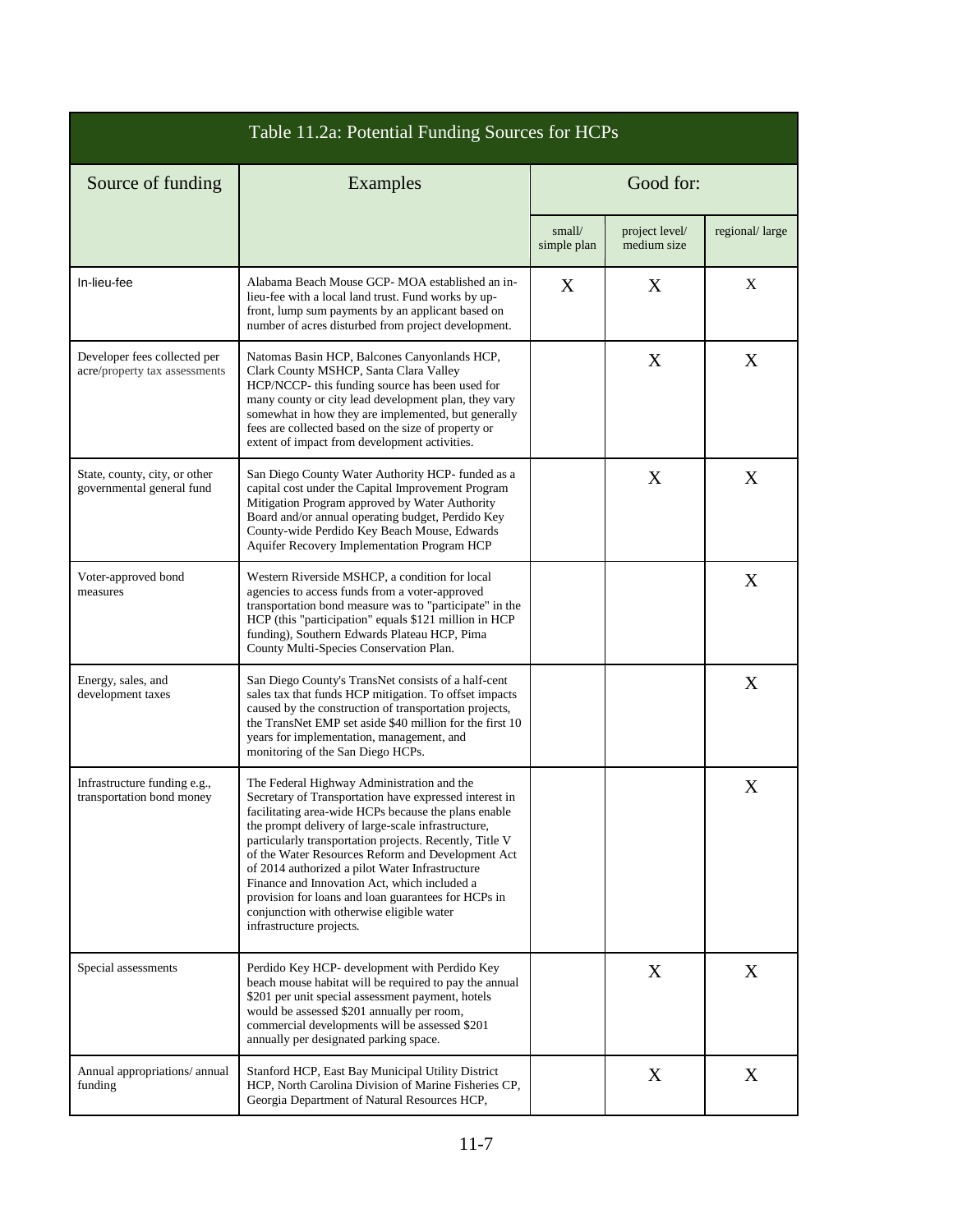|                                                                             | Barton Springs Pool HCP- annually appropriated<br>funding was used to fund the plans. Funding is<br>generally set aside within their budget to make sure it<br>is spent on the HCP.                                                                                                                                                                                                                                                                                                                                                                                                                                                                                                                                                                                                                                                                                                                                                                                                                                                                                                                                                                |   |   |   |
|-----------------------------------------------------------------------------|----------------------------------------------------------------------------------------------------------------------------------------------------------------------------------------------------------------------------------------------------------------------------------------------------------------------------------------------------------------------------------------------------------------------------------------------------------------------------------------------------------------------------------------------------------------------------------------------------------------------------------------------------------------------------------------------------------------------------------------------------------------------------------------------------------------------------------------------------------------------------------------------------------------------------------------------------------------------------------------------------------------------------------------------------------------------------------------------------------------------------------------------------|---|---|---|
| Landfill tipping fees                                                       | Coachella Valley MSHCP-The costs for land<br>management, biological monitoring, and the<br>establishment of an endowment were to be funded by<br>the existing County tipping fee on waste generated in<br>the area and fees generated by a local landfill. The<br>local landfill was expected to generate a sufficient<br>stream of revenue such that a loan could be made to<br>provide funding for the land acquisition program.                                                                                                                                                                                                                                                                                                                                                                                                                                                                                                                                                                                                                                                                                                                 |   | X | X |
| Water management fees                                                       | The Edwards Aquifer HCP (EA HCP) is an effort to<br>balance the need to protect threatened and endangered<br>species that are known to only exist in the Edwards<br>Aquifer and springs fed by that aquifer and the<br>region's reliance on the same aquifer for its water<br>needs. The costs associated with implementation of the<br>EA HCP are provided through the assessment of a<br>program aquifer management fee on EA municipal and<br>industrial permit holders. Additional funding is<br>provided from downstream interests including the<br>Guadalupe-Blanco River Authority, the San Antonio<br>River Authority, the City of Victoria, the City of San<br>Antonio's City Public Service Board, the Guadalupe<br>Basin Coalition, Union Carbide, and the Nueces River<br>Authority.                                                                                                                                                                                                                                                                                                                                                   |   | X | X |
| Private foundations                                                         | The Doris Duke Charitable Foundation administers<br>grants in cooperation with the National Fish and<br>Wildlife Foundation, Wildlife Conservation Society,<br>and the National Council for Science and the<br>Environment. Most projects funded are broad scale<br>Statewide or regional efforts that help implement<br>objectives of State Wildlife Action Plans (SWAP).<br>Unsolicited proposals are not accepted and a letter of<br>inquiry must first be submitted. Multi-year grants<br>range from \$125,000 to \$3 million.                                                                                                                                                                                                                                                                                                                                                                                                                                                                                                                                                                                                                 |   | X | X |
| Federal - U.S. Department of<br>Agriculture (USDA) Forest<br>Legacy Program | The Forest Legacy Program (FLP) is a voluntary<br>private land conservation program between the USDA<br>Forest Service, States, land trusts, private landowners,<br>and others. It provides financial assistance to ensure<br>important forests remain intact and on the tax roles,<br>and that they continue to contribute to the community,<br>the local economy, the landowner, and the<br>environment. The program provides up to 75% of the<br>funds needed to acquire (fee or easement) forestlands<br>used for timber production that are threatened by<br>development. Goals of the program are to promote<br>forestland protection and other conservation<br>opportunities; to maintain traditional forest uses;<br>protect water quality; prevent development along<br>pristine lakes, ponds and streams; provide public<br>recreation opportunities; maintain productive forests;<br>and prevent the fragmentation and conversion of<br>private forest land. FLP-funded acquisitions include<br>protection of important scenic, cultural, fish, wildlife<br>and recreational resources, riparian areas, and other<br>ecological values. | X | X |   |
| Federal - USDA Farm and<br>Ranchland Protection Program<br>(FRPP)           | FRPP is a voluntary program that helps farmers and<br>ranchers keep their land in agriculture. The program<br>provides matching funds to State, tribal, or local<br>governments and non-governmental organizations to<br>purchase conservation easements. Participating                                                                                                                                                                                                                                                                                                                                                                                                                                                                                                                                                                                                                                                                                                                                                                                                                                                                            | X |   |   |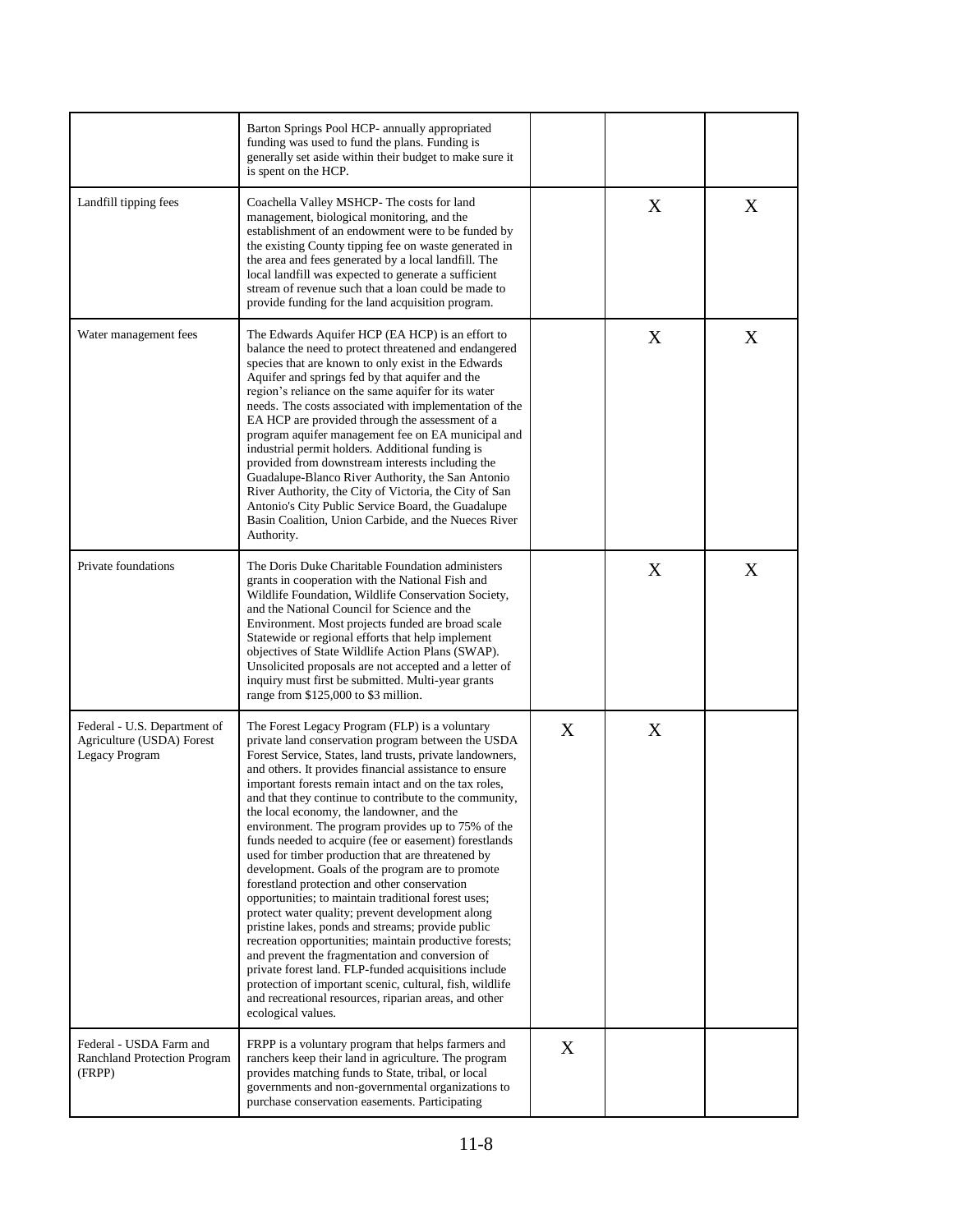|--|

### **11.3 Funding Assurances**

The Services should conduct an independent review and must make a finding that the proposed funding amounts and sources in an HCP are adequate, sufficient, reliable and will meet the purposes of the conservation strategy for the permittee to receive No Surprises assurances and to keep their permit in good standing. The permittee must fully fund and implement the HCP. Because HCPs vary widely in scope, duration, types of take, and mitigation and minimization measures, there have been various funding strategies to assure funding in HCPs.

The HCP must provide details for the different types of costs in the HCP, identify sources of funding, and provide assurances for the identified funding sources. The applicant must assure that funding is available for HCP implementation and that avoidance, minimization, and mitigation measures can be implemented to avoid, reduce, and offset impacts to covered species from HCP covered activities. Funding assurances are also required to ensure that mitigation occurs and that it meets the performance standards for which it was implemented. Finally the HCP needs to incorporate funding for monitoring and to ensure changed circumstances are adequately addressed. Without such funding assurances, the Services cannot issue an incidental take permit.

Some elements of the conservation plan warrant special consideration in terms of funding assurances, including:

- when mitigation may occur after the activities that result in take,
- future operating costs (e.g., hiring consultants to conduct surveys, costs to address changed circumstances, etc.),
- permanent management,
- monitoring,
- responses to changed circumstances, and
- any requirements that continue (e.g., in perpetuity) after the permit ends.

If there are potential indirect effects attributable to implementation of the proposed HCP covered activities, the HCP should incorporate contingency measures that address how those impacts will be remediated and provide the funding assurances for such measures. Examples include:

- Road work near a riparian area: the road bank may erode later and damage important riparian habitat.
- Development near a wetland area: development may later be found to have altered the hydrologic basin to the point that it changes the volume and refill rate of the wetland in a way that is significant to covered species.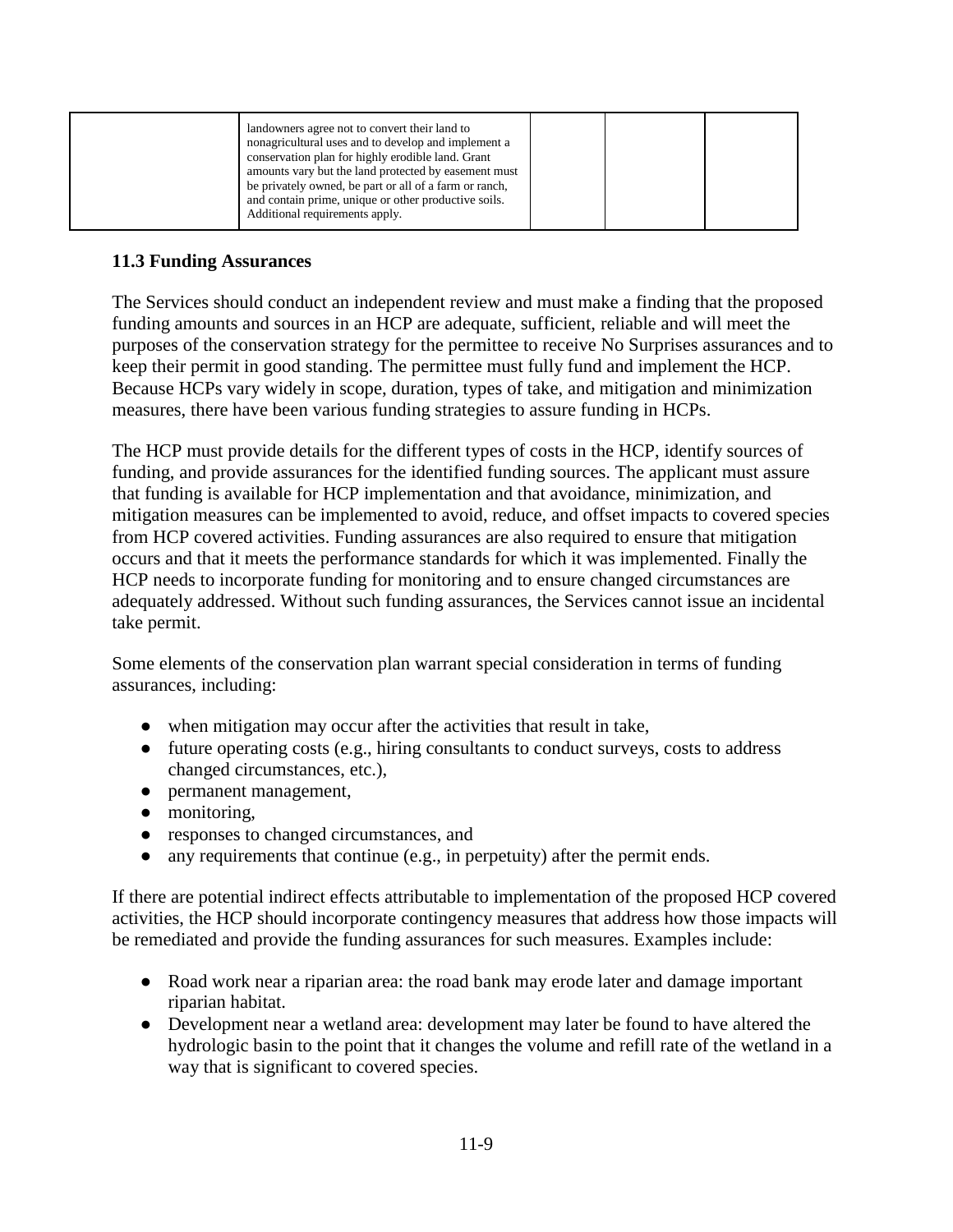• Fragmentation from development: development may take place later that could impact the connectivity of the covered species' population in a significant way.

There are a number of factors to consider when advising applicants on how to structure funding assurances. Plan duration is often an important consideration. For example, shorter term plans may want to consider performance-based funding assurances to ensure all conservation measures are completed within the shorter permit duration. On the other hand, longer term permits may want to consider different funding assurances mechanisms such as stay-ahead provisions (described in 9.1.8). Applicant financial solvency may influence the type and durability of funding assurances. For example, if there is a high risk of HCP avoidance, minimization, and/or mitigation measures not getting implemented, the Services should require the strongest funding assurances (e.g., letters of credit, performance bonds). Whereas, if there is a low risk of not fully implementing the HCP, less stringent funding assurances may apply (e.g., demonstration of solvency and commitment to implement measures over the long term).

# *11.3.1 Examples of Plan Types and Funding Assurance Approaches That May Apply*

# **Low-Effect HCPs and Single Project HCPs**

Low-effect or single project HCPs may be for projects such as development of a single-family residence or small housing development; small scale forestry or a site-specific oil and gas operation; farm or ranch operations; or any other activities that would result in smaller-scale take of listed species. Mitigation may range from preserving habitat on-site to purchasing mitigation credits from a Service-approved conservation bank.

- *Method to fund*: These most often include landowner funds.
- *Methods to assure funding*: purchase agreements with a conservation bank, letters of credit, conservation easements to encumber real property, endowments for management, performance bonds, or surety bonds.

# **Development HCPs**

These HCPs usually combine land already owned with land that must be acquired. The conservation land is assembled into a preserve with management requirements into perpetuity. Cost of management, both short and long-term, must be estimated in the plan. Applicants should identify costs born during development activities to minimize effects (e.g., exclusion fencing) separately from costs associated with those requiring additional funding, such as acquisition of mitigation land and associated restoration, management, and monitoring costs. The latter category requires additional assurances of funding. This may be in the form of an upfront endowment fund to pay for permanent management and monitoring. If the mitigation land will not be purchased prior to take, it should include enough secured funding to pay for reasonably identified mitigation land and habitat management endowment by a certain date, or a requirement that mitigation credits in a Service-approved mitigation bank be purchased prior to development.

● *Method to fund*: landowner funds, development fees, association dues, and other types of fees.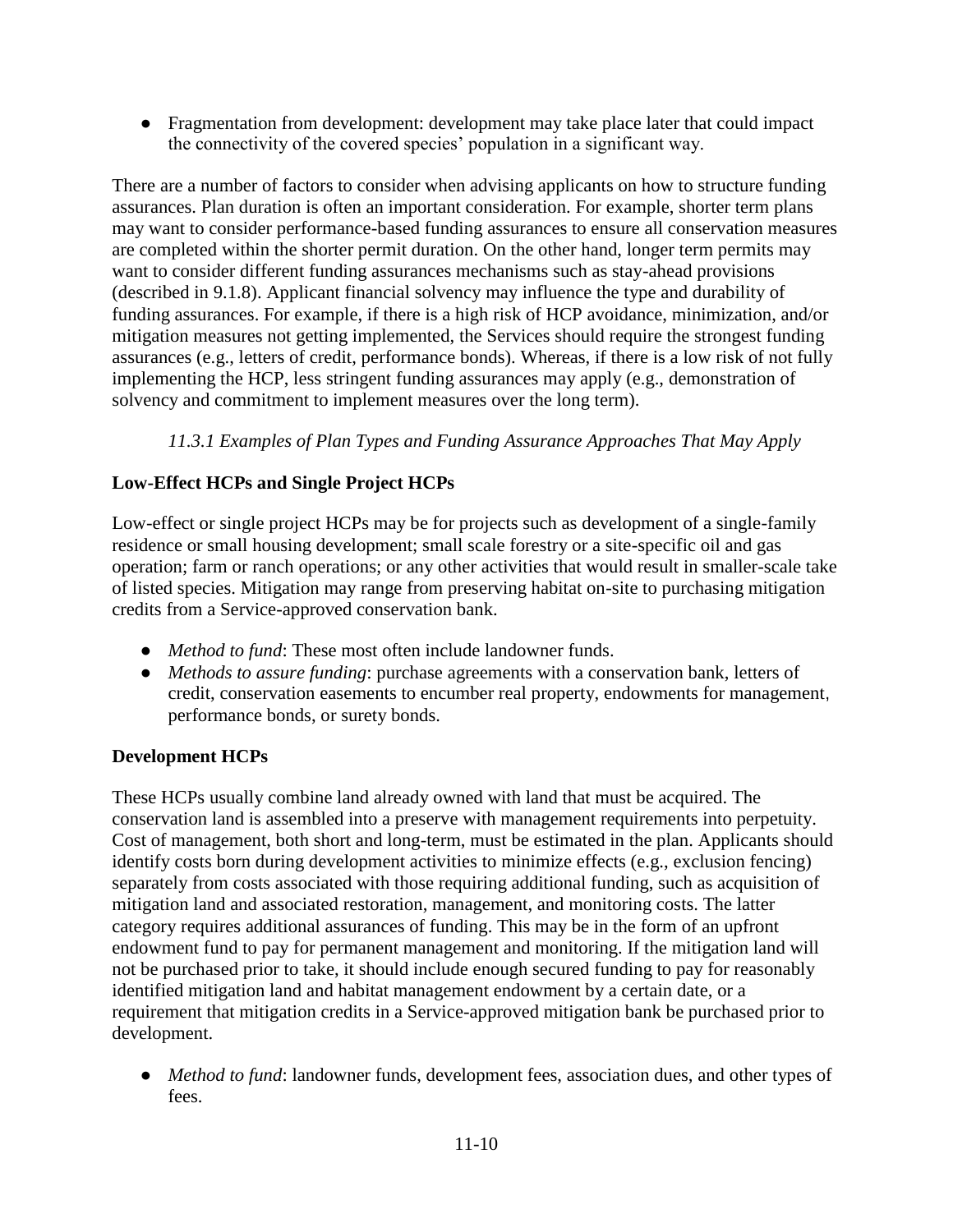● *Methods to assure funding*: endowments for long term management, up-front payment before development occurs, performance bonds, letters of credit, and corporate guarantees (see details below).

### **Regional HCPs**

Regional HCPs may also be development HCPs. The method to fund and methods to assure funding are different from those used for development HCPs as the scale of impacts and conservation is usually much greater.

- *Method to fund*: These include tax assessments, bond measures, developer fees, general funds, and transportation funds.
- *Method to assure funding*: Funding assurances are made through stay-ahead provisions (described in 9.1.8), specific ordinances or bonds passed for the sole purpose of HCP implementation, conservation easements to encumber real property, non-wasting endowments for management, and demonstration of ability to collect fees.

### **Timber HCPs**

With important exceptions, the minimization and mitigation measures of timber HCPs are connected to timber harvests and carried out as part of their timber harvest plans as they go forward (e.g., survey requirements, tree marking, minimum stream buffer zones, requirements for leaving large woody debris, avoiding steep slope areas prone to mass wasting). Applicants may consider such measures as operating expenses to be factored into the costs of each timber harvest plan. Other costs, such as road storm proofing and HCP compliance and effectiveness monitoring, are not tied to specific timber harvest plans, must be separately funded and generally must have more rigorous assurances. Generally HCP implementation costs, and related funding assurances, would focus on costs of the HCP conservation strategy that extend beyond the normal timber harvest activities that would be ongoing without an HCP.

- *Method to fund*: These plans are often "pay as you go" HCPs, meaning that HCP implementation costs are wrapped into revenues from the underlying activities (e.g., timber sale receipts).
- *Method to assure funding*: Because timber plans generally don't acquire land, their main financial commitments are in the:
	- Manner in which they harvest, and
	- Infrastructure improvements to reduce effects of harvesting (e.g., bank stabilization, culverts, etc.). Funding is often out-of-pocket and requires additional assurances. For example, annually authorized letters of credit or establishment and proof of sufficient funds in reserve accounts are methods sometimes used to assure funding in timber plans.

### **Non-Federal, Governmental HCPs**

Non-Federal governmental entities, such as state agencies, county governments, municipal governments, or quasi-governmental businesses (e.g., utilities) may develop HCPs for the same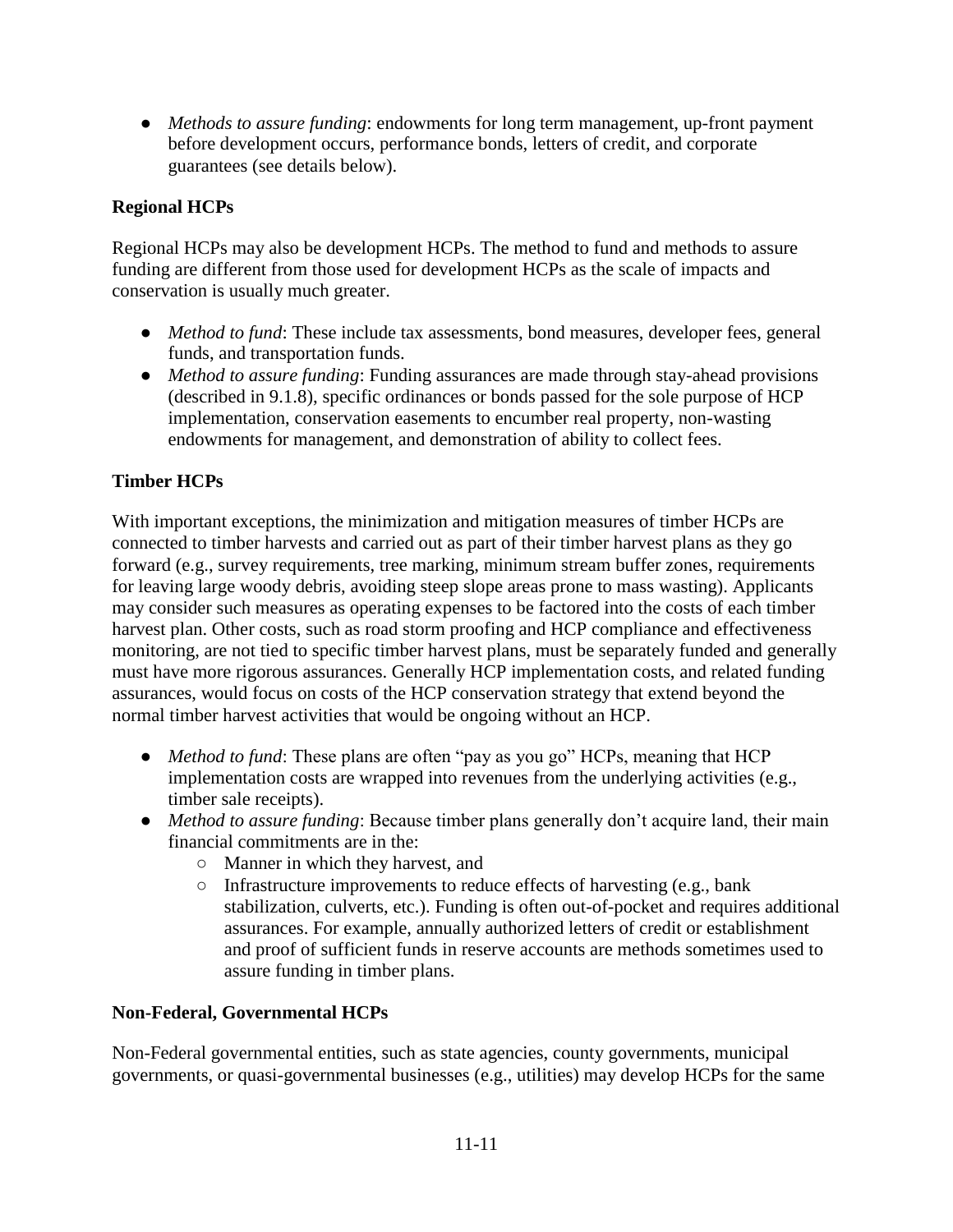or similar activities as private entities. These HCPs cover development activities for timber harvest, transportation, utility lines, etc. and are often implemented by their partners.

- *Method to fund*: These include tax assessments, bond measures, developer fees, general funds, and transportation funds.
- *Method to assure funding*: Funding assurances are made through annual appropriations, stay-ahead provisions (described in 9.1.8), "pay-as-you-go" mechanisms (see section specific ordinances or bonds passed for the sole purpose of HCP implementation), conservation easements, non-wasting endowments for management, and demonstration of ability to collect fees. In addition, some agencies have well-established programs with environmental staff dedicated to conservation activities and functions that are paid for through annual budgets and will provide those services for the HCP. Funding assurances for entities that rely on annual appropriations is sometimes accomplished by a requirement that incidental take authorization is contingent on annually demonstrating evidence of annual funding requests and annual confirmation of adequate legislatively approved budgets.

# *11.3.2 Categories of HCP Implementation Costs*

HCP costs can be divided into three different categories based on the costs and type of funding assurances needed. This may vary based on the size and complexity of the plan.

- 1. program administration;
- 2. implementation of avoidance, minimization, and mitigation measures; and
- 3. long-term management.

Each plan may not need to break out each of these cost categories and each category does not necessarily have or need the same type of funding assurances. For example, small plans sometimes purchase credits at a conservation bank, where the bank builds long-term management costs into their fees (rather than the applicant needing to provide management costs themselves). Before discussing fundings assurances, the Services should advise applicants to estimate the costs of implementing the plan (see section 11.1 for more information).

1. **Program administration** costs include items such as:

- staffing,
- office space,
- insurance,
- equipment, and
- overhead.

Types of plans where this applies: These costs typically apply to all plans with implementation commitments longer than 5 years.

# Way to assure funding:

*For businesses*: annual appropriations, financial tests with corporate guarantees, etc.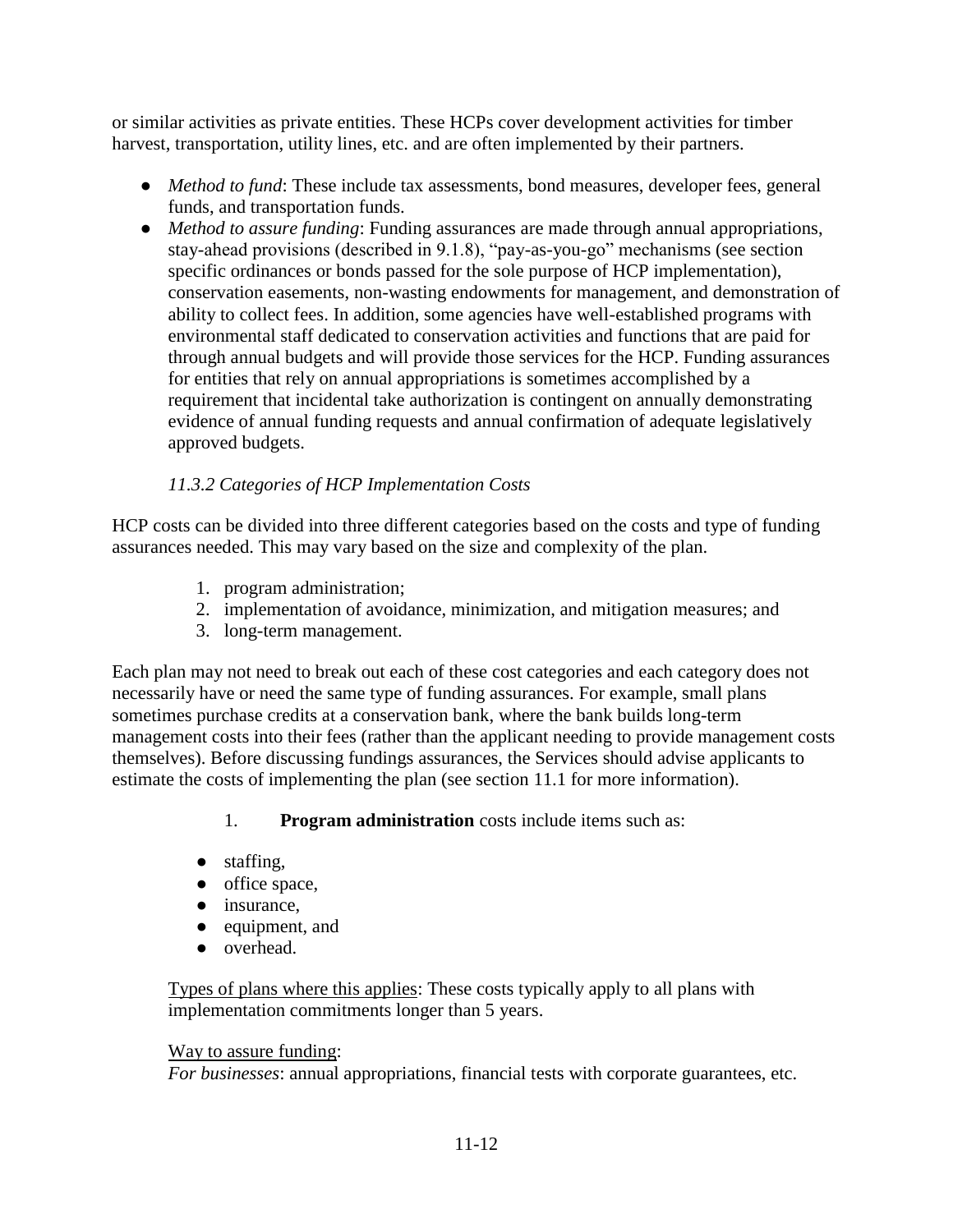*For municipalities*: annual appropriations, financial tests with corporate guarantees, demonstration that fees collected will be adequate to cover these costs and that they have the authority/ability to collect those fees, etc.

# 2. **Implementation of avoidance, minimization, and mitigation measure**

costs:

- funding for specific avoidance and/or minimization measures;
- funding for offsite mitigation;
- ensuring performance of mitigation meets intended purpose;
	- o performance bond, or
	- o letter of credit;
- habitat restoration/creation;
- monitoring, research, and scientific review;
- contingency funding (e.g., changed circumstances);
- land acquisition new land that is acquired (in fee or by easement) or permittee owned land that is managed to support biological goals and objectives; and
- preserve management and maintenance, including adaptive management.

Types of plans where this applies: These costs apply to all HCPs, but the mechanisms to assure funding differs among them.

Way to assure funding: Assurances for avoidance and minimization measures often provide funds if the avoidance and minimization measures either don't happen or don't meet the performance standards. Specific instruments include letters of credit, performance bonds, surety bonds, casualty insurance, and cash in escrow. Assurances for mitigation costs often include stay-ahead provisions and performance-based instruments to ensure conservation achieves the performance standards. Specific instruments include performance bonds, letter of credits (often annually renewed), surety bonds, certificates of deposit, and in some rare cases financial test and corporate guarantee. Municipalities often implement stay-ahead provisions and fund plans through user fees or by bond measures. They generally have to demonstrate authority/ability to collect fees and describe how bond measures have already been passed, on which they can draw funds to implement the HCP.

The duration of plans is an important consideration for funding assurances. Short-term plans may only have one project that they build and the permit ends. Funding assurances for short-term plans need to be adequate to ensure mitigation occurs and performance standards are met. Assurances may be needed that extend beyond the permit term. Funding assurances for longterm plans can take advantage of a permittee's ongoing need for take authorization, which gives the permittee incentive to ensure their permit is in good standing. Additionally, actions taken in long-term plans have longer to ensure management actions meet performance standards during the permit term.

Another important consideration when assessing funding assurances is the risk that an applicant won't implement conservation measures or ensure performance standards are met. Factors to consider when assessing risk include: financial solvency, stability of a company or industry, cost of HCP relative to overall applicant budget, etc.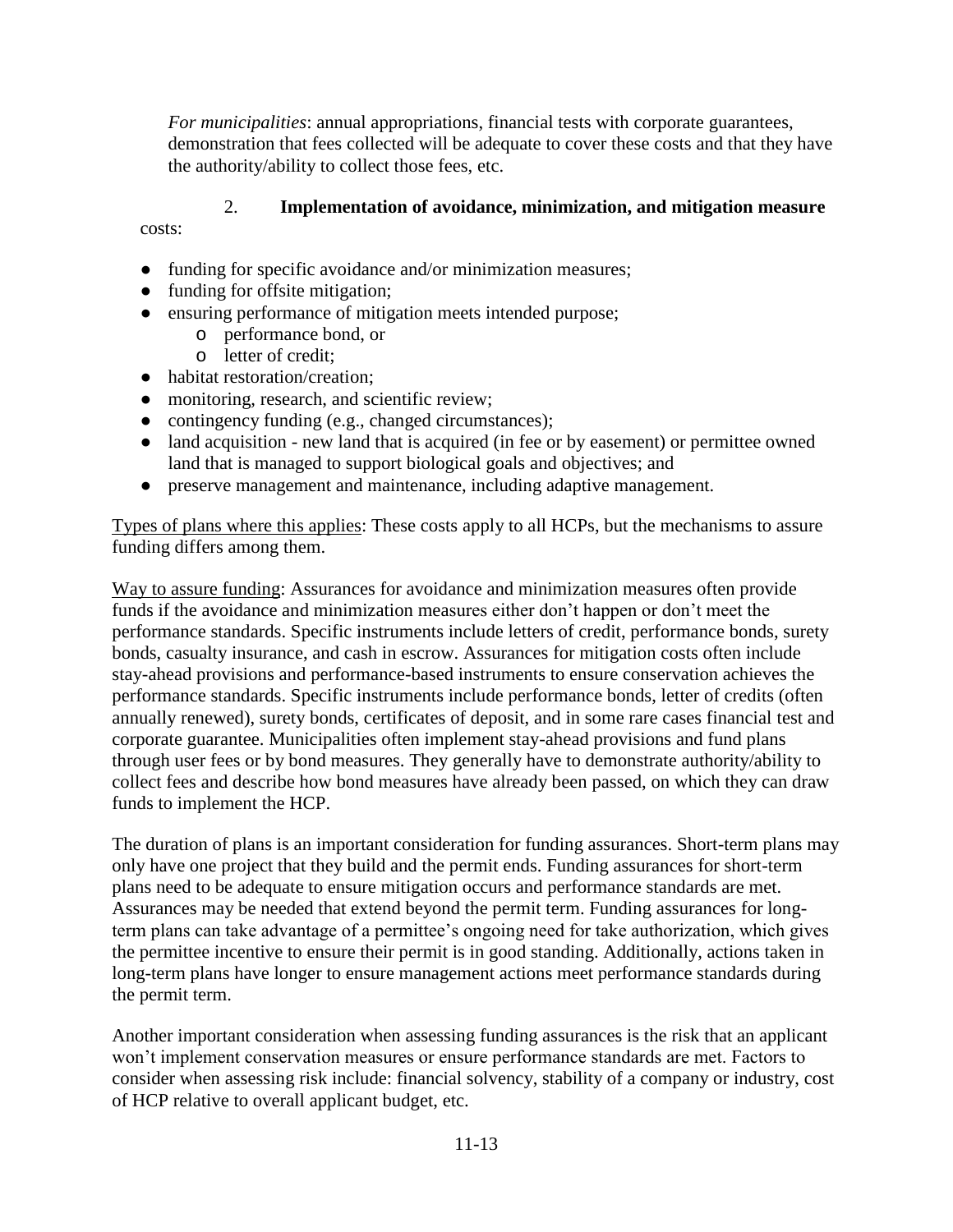Stay-ahead provisions, where conservation occurs or where fees are collected (like through an inlieu fee program) before impacts, are useful to ensure minimization and mitigation measures occur as planned. Assurances for all types of plans and applicants need to be set-up in a way that makes sure commitments are honored, and performance targets are met without over-burdening the applicant or the Services with unnecessary costs and administrative obstacles.

# **3. Perpetual Management Costs After Permit Expiration**

Plans that include management and monitoring into perpetuity (after the permit expires) must provide funding assurances for perpetuity. Long-term management endowments are a preferred mechanism for providing these assurances.

If there is a high risk of the HCP not being fully implemented (specifically the avoidance, minimization, or mitigation measures) based on the level of the Services' confidence in the applicant, we should require more funding assurances (e.g., letters of credit, performance bonds, etc.). Conversely, if we expect there's a low risk of not fully implementing the HCP, we generally require less stringent funding assurances (e.g., demonstration of solvency and commitment to implement measures over the long term). The figure 11.3a, below, presents a way to think about the risk associated with different types of plans and applicants, and how it may shift the funding assurances that are required.

During HCP negotiations we must decide how much confidence we have that the applicant will fully implement their HCP, which helps us determine the type of funding assurance we will require. Factors that go into our risk determination are the duration of the requested permit and the nature of the applicant. See general examples of the level of risk associated with select applicants below.

Some examples of how you might assess risk:

- Low risk: municipalities, utilities, well-established, environmentally conscious companies, etc.
- Moderate risk: well-established companies, companies with high profit margins, etc.
- High risk: new companies, companies in a volatile industry where companies often go out of business, etc.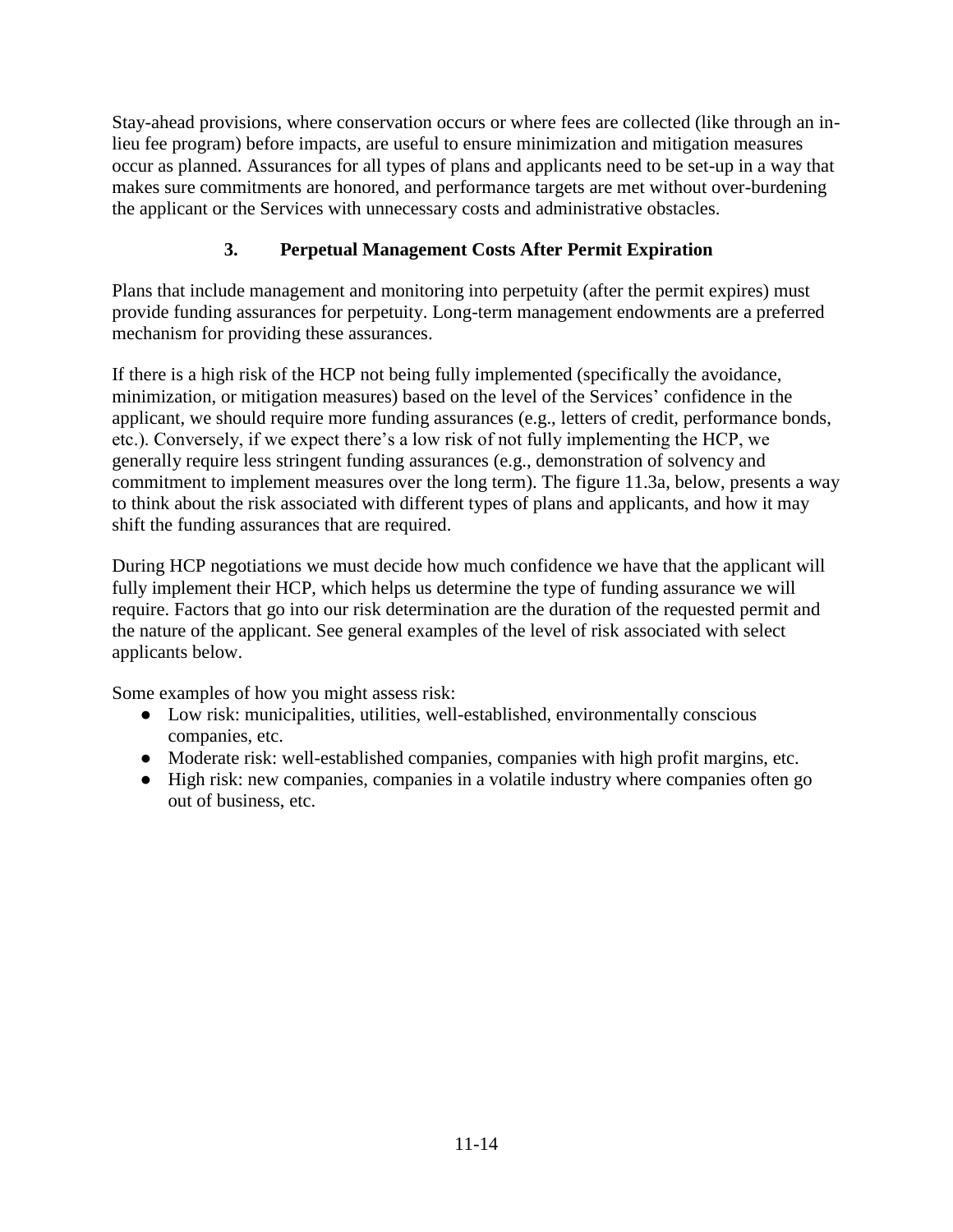### **Figure 11.3a: Generalized Risk Model to Characterize Appropriate Funding Assurances During Plan Implementation**



Degree of risk conservation measures will not be implemented (based on applicant)

We need to ensure activities occur during the permit term as planned, or that assurances are in place to ensure they take place after the permit term is over. Often the mitigation requirement, such as ongoing preserve management, outlast the permit term, so it is important that long term management, including funding for it, be in place well before the end of the permit term.

Sometimes applicants elect to use conservation banks or other mitigation banks to fulfill its mitigation obligations. Conservation banks are responsible for the management of the mitigation lands secured. On the other hand, if an applicant relies on third-party mitigation lands or mitigation lands for which the applicant is responsible, all management responsibilities, including adaptive management procedures associated with those lands, must be fully funded and managed by the designated third-party entity, or the applicant, respectively.

# 11.3.2.1 The Effect of Stay-Ahead Provisions on Funding Assurances

Stay-ahead provisions often go together with funding assurances for conservation measures associated with land acquisition or restoration. At their simplest, stay-ahead provisions are a commitment to initiate conservation actions before impacts that result in take occur. Stay-ahead provisions do not replace the need for identifying costs and assuring funding, but they do reduce the concern that impacts will happen and conservation will not happen. Stay-ahead provisions generally work best for plans with discrete conservation actions (e.g., land acquisition, restoration).

# *11.3.3 Types of Funding Assurances*

There are many different ways to assure funding, each with different pros and cons, not the least of which include cost and security. There is no one-size-fits-all for assuring funding with HCPs. The size of projects (impacts and conservation), type of applicant (e.g., homeowner, company, or municipality), and activities for which funding needs to be assured (administration;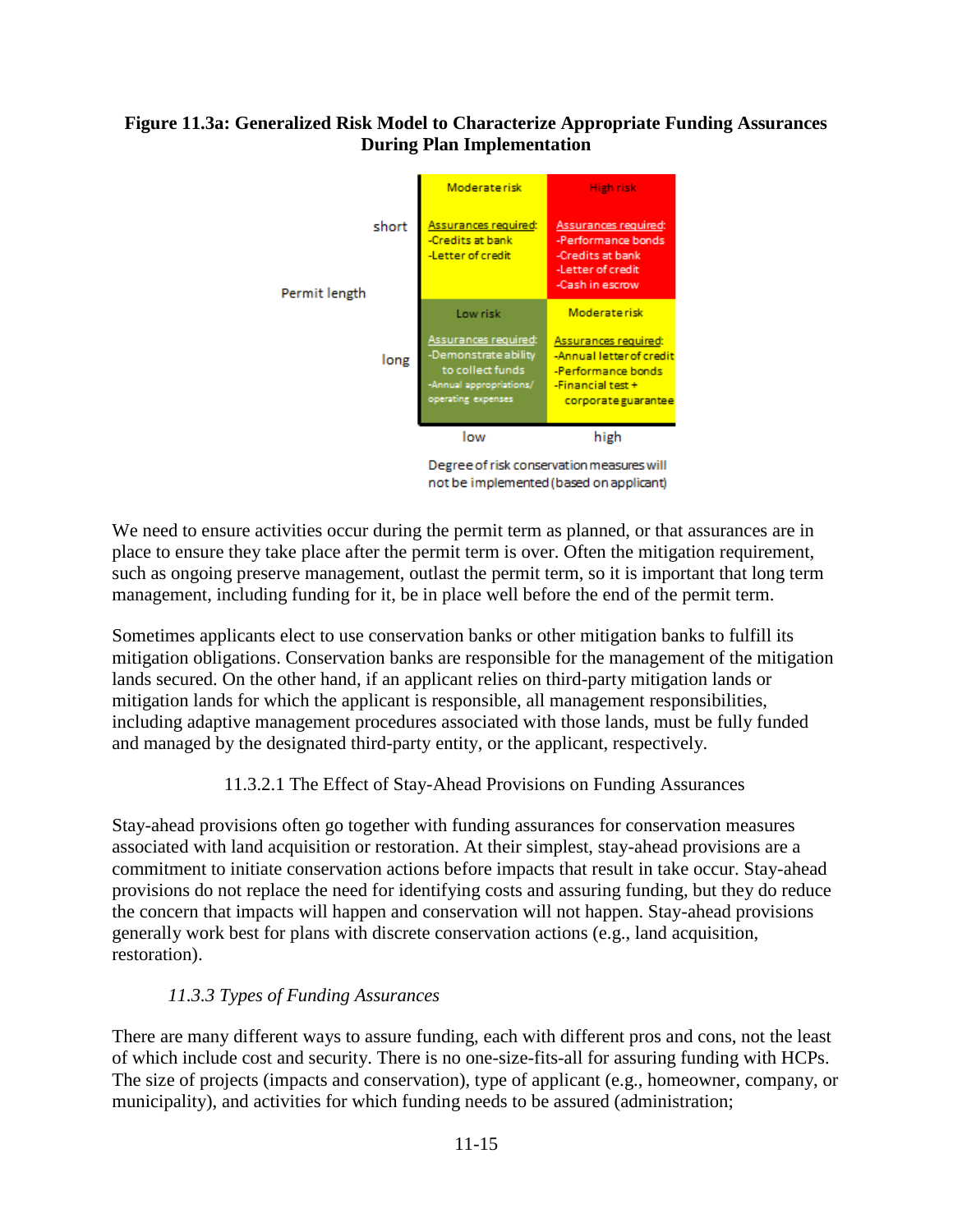implementation of avoidance, minimization, and mitigation measures; and long-term management) often dictate what is the appropriate mechanism to adequately assure funding.

Below is a list of funding assurance instruments that have been used to assure funding. Some of these terms and tools may be adjusted from their traditional use to meet the needs of HCPs.

As described more fully below in section 11.3.4, the Services lack statutory authority to accept directly, retain, and draw upon funds from performance bonds, and/or letters of credit to ensure compliance with permit conditions. Because of this, a third party is needed to act on the Services' behalf as a beneficiary of some of the funding sources described below.

We wrote this discussion based on "Implementing Financial Assurance for Mitigation Project Success," by Paul Scodari et. al. June 2011, Institute for Water Resources and U.S. Army Corps of Engineers (see the [HCP Handbook Toolbox\)](https://www.fws.gov/endangered/what-we-do/hcp-handbook-toolbox.html#Ch11). This is a good resource for short-term assurances.

# **A. Cash in Escrow**

**Summary:** For HCPs, an escrow is an agreement between a mitigation provider (the grantor, permittee), the Services (the grantee), and a third-party beneficiary to transfer ownership of cash from the grantor to the beneficiary if the grantor fails to meet the obligations specified in the agreement. A neutral third party, such as a law firm or financial institution (the depositary), receives and holds the money and assures its transfer to the grantee's beneficiary if the grantor fails to fulfill its obligations. Prior to a claim, legal title to the money in escrow remains with the grantor (permittee); however, after the money has been transferred to the depositary, the cash cannot be returned to the grantor until the grantee (Services) notifies the financial institution that the grantor has fulfilled its obligations. In other words, the cash in escrow should be transferred from the permittee to the beneficiary only if the permittee fails to meet the obligations specified in the agreement and the permittee does not actively take steps to satisfy the HCP's requirements. In HCPs, the cash would be held as a security to ensure that certain measures are implemented and perform as expected, and if they do not, the third party beneficiary would draw from the funds to remedy the situation. Escrow accounts must be conditioned to be non-wasting. If the account is interest-bearing, the involved parties must agree on the rate of the interest. This mechanism is commonly used for short-term assurances.

# **Pros-**

- This is an excellent assurance because the money is readily available and the account does not expire.
- Money can be added to the account for a phased process, and funds can also be drawn down as mitigation is completed or returned to the permittee at the end.
- This has been used successfully in many HCPs.

**Cons-**

● Expensive for the permittee as full funding must be placed in the escrow account.

# **Appropriate for:** most HCPs.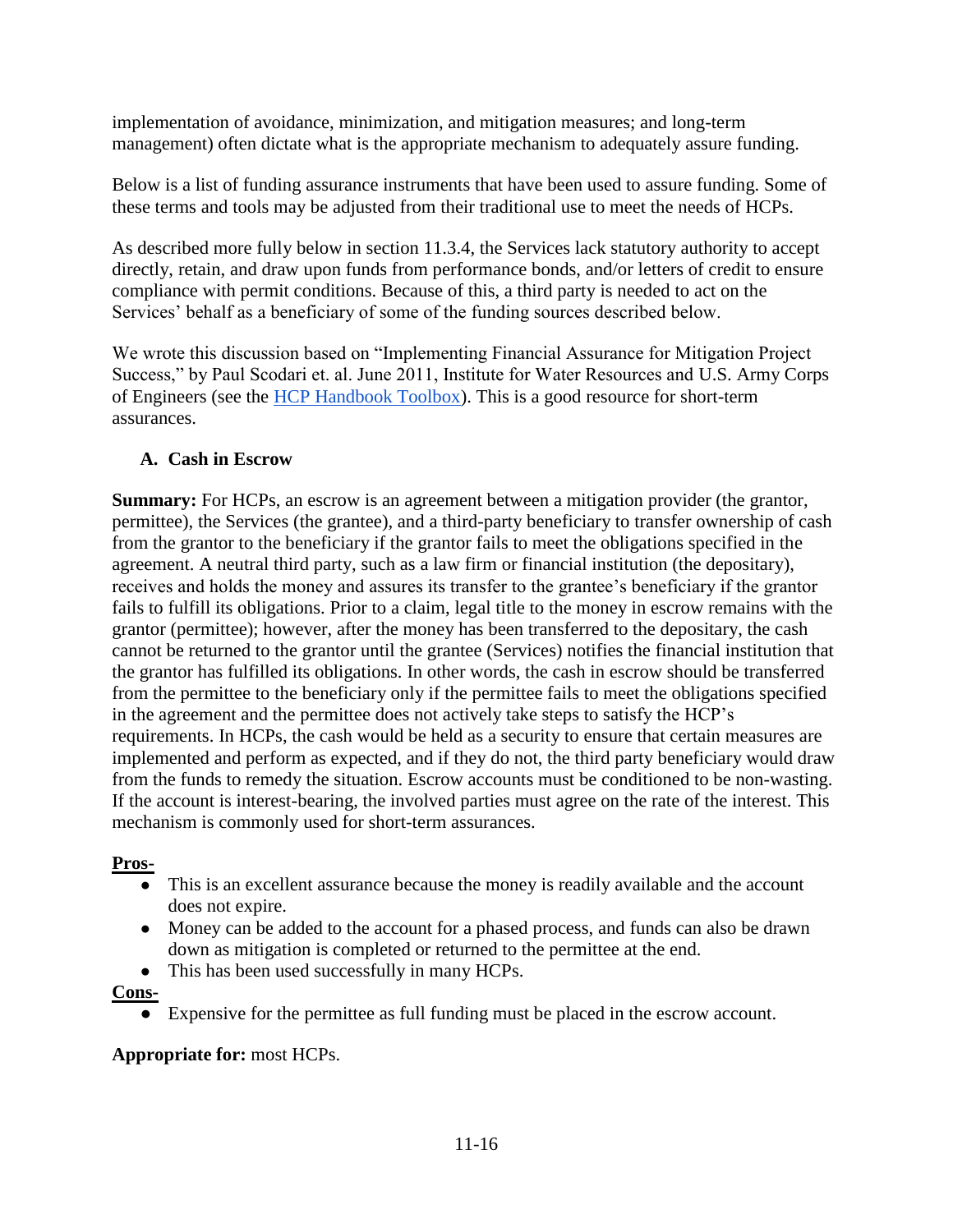### **B. Casualty Insurance**

**Summary:** Casualty insurance is a contract between a mitigation provider (the insured) and an insurance company (the insurer) for claims against the policy made by the Service up to a specified dollar limit for a specified period of time. If performance measures are not met, the Services can make a claim to draw on the funds. The insurance company may fulfill the claim directly or by cash payment to a Services designee. The applicant would repay the insurer any costs that result from a claim up to the amount of the deductible. This mechanism requires the Services to identify an appropriate third party beneficiary to implement the measures that the permittee was unable to perform. This mechanism is best used for short-term assurances.

#### **Pros-**

• This has an advantage over performance bonds in that the Services, not the insurance company, determine if the permittee is in default.

#### **Cons-**

- This method of funding assurance has not yet been used for HCPs, so it is untested.
- Some other Federal action agencies (e.g., Seattle district of the U.S. Army Corps of Engineers) does not accept this type of funding assurance.

**Appropriate for**: small projects to ensure they perform as planned (e.g., restoration).

### **C. Letter of Credit**

**Summary:** A letter of credit is a document that a financial institution issues on behalf of a mitigation provider (the permittee) that provides for payment of the permittee's obligations. Payment is assured up to a specified dollar amount during a specified period of time. If we determine that the permittee has failed to fulfill its obligations in the letter, the Services can demand payment of all or part of the dollar amount specified in the letter. Money is then drawn from the account by the third-party beneficiary to take remediation actions where performance is insufficient. The permittee then owes that amount to the financial institution according to the terms of a loan agreement between the financial institution and the permittee established to secure the letter. These loan agreements often require the permittee to post collateral with the issuer. Typically, letters of credit have to be renewed annually. Such letters should be made "irrevocable" (e.g., cannot be revoked during its term without agreement from the Services) to ensure that the bank will honor all claims the third-party beneficiary makes during the letter term. This mechanism is commonly used for short-term assurances.

#### **Pros-**

- This tool has been successfully used extensively in HCPs.
- Letters of credit can be adjusted over the permit period to match the remaining funding obligation (e.g., the amount assured can decrease as the mitigation is put in place). This can reduce the cost of the letter of credit for a permittee.

#### **Cons-**

- Irrevocable letter of credit is more expensive than a performance bond for the permittee.
- Must look carefully at the provisions in the letter of credit and the bank that is used.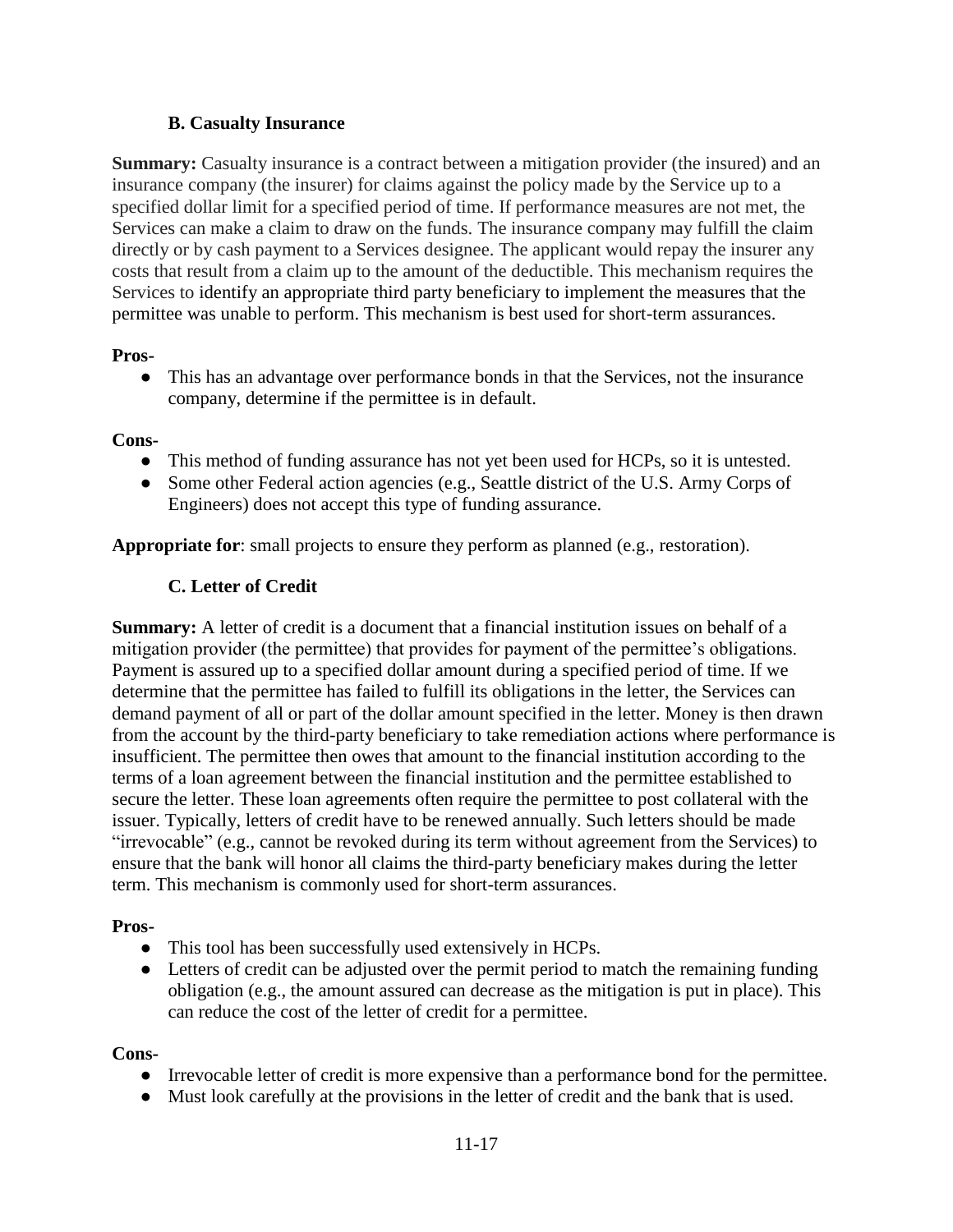- Typically no longer than 5 years. Must be renewed prior to expiration if funding is still needed to complete mitigation.
- We must preserve and safeguard the original letter of credit instrument as if it were cash. Copies or scans cannot be used to draw funds.

Appropriate for: some minimization measures (e.g., road and stream protection), monitoring or management actions for short-term plans, and for assuring measures in the short term.

### **D. Performance Bonds**

**Summary:** A performance bond is an assurance contract with a specified dollar limit for a specified period of time where a bonding company (the surety) assumes the obligations of a mitigation provider (the permittee) in case the permittee fails to fulfill their obligations or meet performance standards. The surety may fulfill the permittee's obligations either by performing those obligations up to the limit of the penal sum, or by paying an amount up to the penal sum (less any costs already incurred by the surety). Payments are made to Service-approved, thirdparty beneficiary to meet the specified performance standards. To secure a performance bond, the permittee must enter into an indemnity agreement with the surety that requires the permittee to reimburse the surety for any loss the surety may incur under the performance bond. Indemnity agreements often require the permittee to post collateral with the surety. This mechanism is best used for short-term assurances.

### **Pros-**

- Minimizes the Services' oversight.
- **Cons-**
	- We do not recommend these funding assurances due to the problems associated with performance claims when the principal fails to fulfill their obligations.

**Appropriate for**: small projects to ensure they perform as planned (e.g., restoration).

### **E. Endowments**

**Summary:** Most often an endowment is established to fund the long-term management of a preserve created from HCP mitigation after the permit term. The endowment is an interestbearing account that generates adequate yearly income to fund the annual management of the preserve land in perpetuity. Many endowments are set up where only the interest is available for use and the principal is not withdrawn, providing a perpetual source of funding for management of the preserve. The endowment may be funded in full at the time of HCP approval or in increments, but should be fully funded within a reasonable timeframe that minimizes risk that the permit will expire before the applicant has fully funded the endowment. While endowments are usually set up for in perpetuity post-permit management, they can be established to ensure funds are available during the permit term for avoidance, minimization, and mitigation measures and HCP administration. Endowments are held by different third parties including by a nongovernmental entity that holds the easement on the preserved land, by a non-governmental entity (e.g., National Fish and Wildlife Foundation) separate from the preserved land, or by a community bank. This mechanism is commonly used for long-term assurances.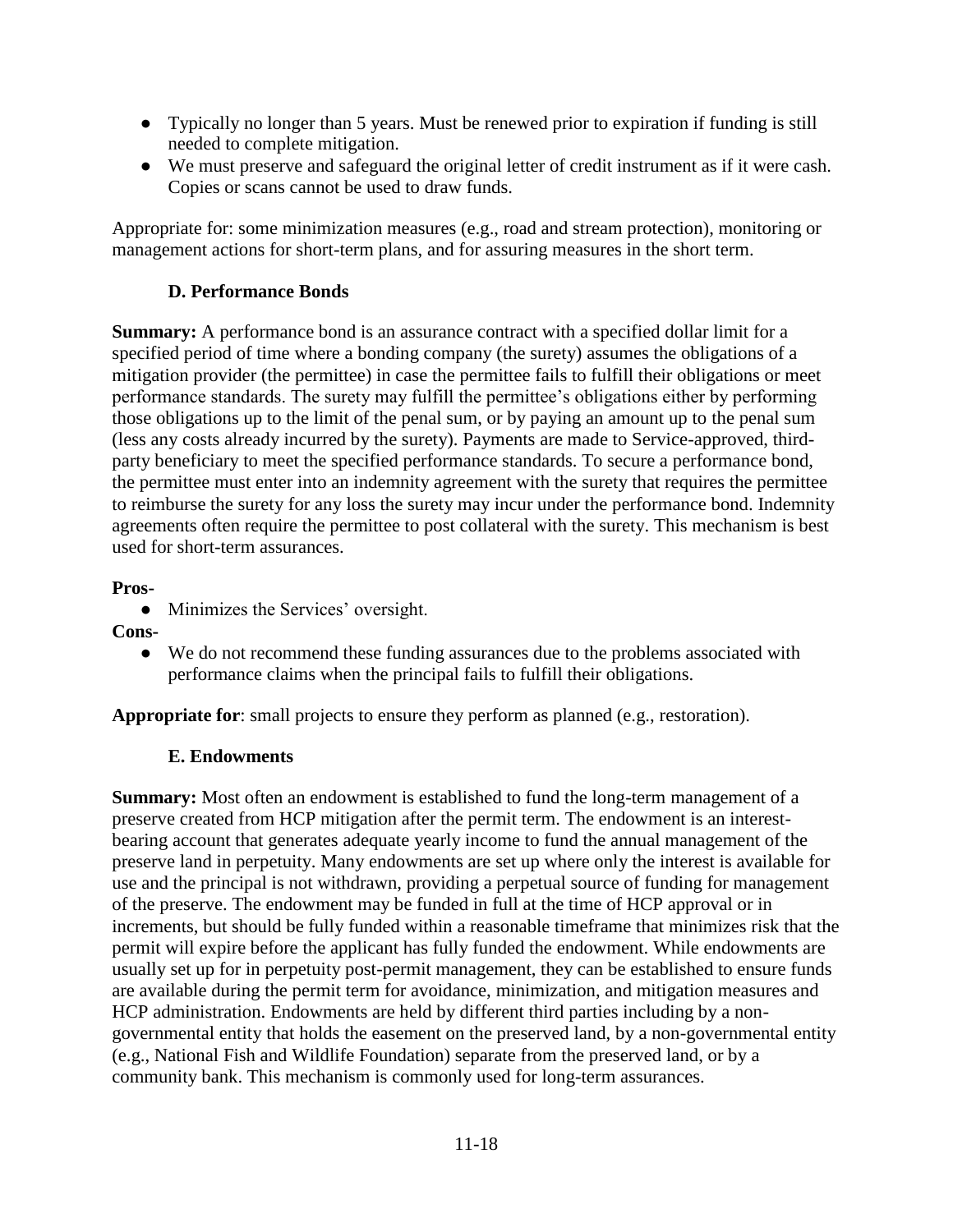**Pros-**

- Endowments are a known instrument used often in HCPs and conservation banks.
- Endowments are a good mechanism for long term funding.

### **Cons-**

- May require a large initial investment by the permittee.
- Endowments involve financial risk and are subject to stock market fluctuations.

**Appropriate for**: post-permit management and monitoring, could be established to ensure funds are available throughout the permit term for avoidance, minimization, and mitigation measures, and HCP administration.

### **F. Annual Appropriations**

**Summary:** Annual appropriations refer to governmental agencies establishing an annual budget where funds are dedicated to specific purposes. A government passes regular appropriations bills annually and the funding covers 1 fiscal year. For HCPs, local governments (e.g., city, county, water district, etc.) have used annual appropriations to fund HCPs. This funding source is especially important for stay-ahead provisions in an HCP. For instance, certain amounts of incidental take coverage would be contingent on annual evidence that the budgets were approved and funded each year. This is one of the most common funding mechanisms in state and local governmental lead HCPs. This mechanism is commonly used for long-term assurances.

#### **Pros-**

● Relatively easy for the permittee to set up within their annual budget process.

**Cons-**

- Support for appropriations changes through time with no guarantee that the appropriation will continue.
- Vulnerable to legal challenge unless strong stay-ahead provisions (or other assurance) are in place and enforced.
- May require a suspension of the permit if appropriations are not passed in a given year (this should be described in the HCP that incidental take authorizations are contingent on sufficient funding)

**Appropriate for**: covering administrative costs, large municipalities may be able to cover conservation/mitigation actions in this manner

### **G. Legislatively Guaranteed Funding**

**Summary:** Large municipal HCPs, cities, counties, or States can legislatively mandate funding be made available for and used by HCPs. These type of funding assurances also require stayahead provisions to ensure conservation occurs before development occurs. This mechanism is best used for long-term assurances.

#### **Pros-**

• Strong commitment to fund and implement HCPs.

#### **Cons-**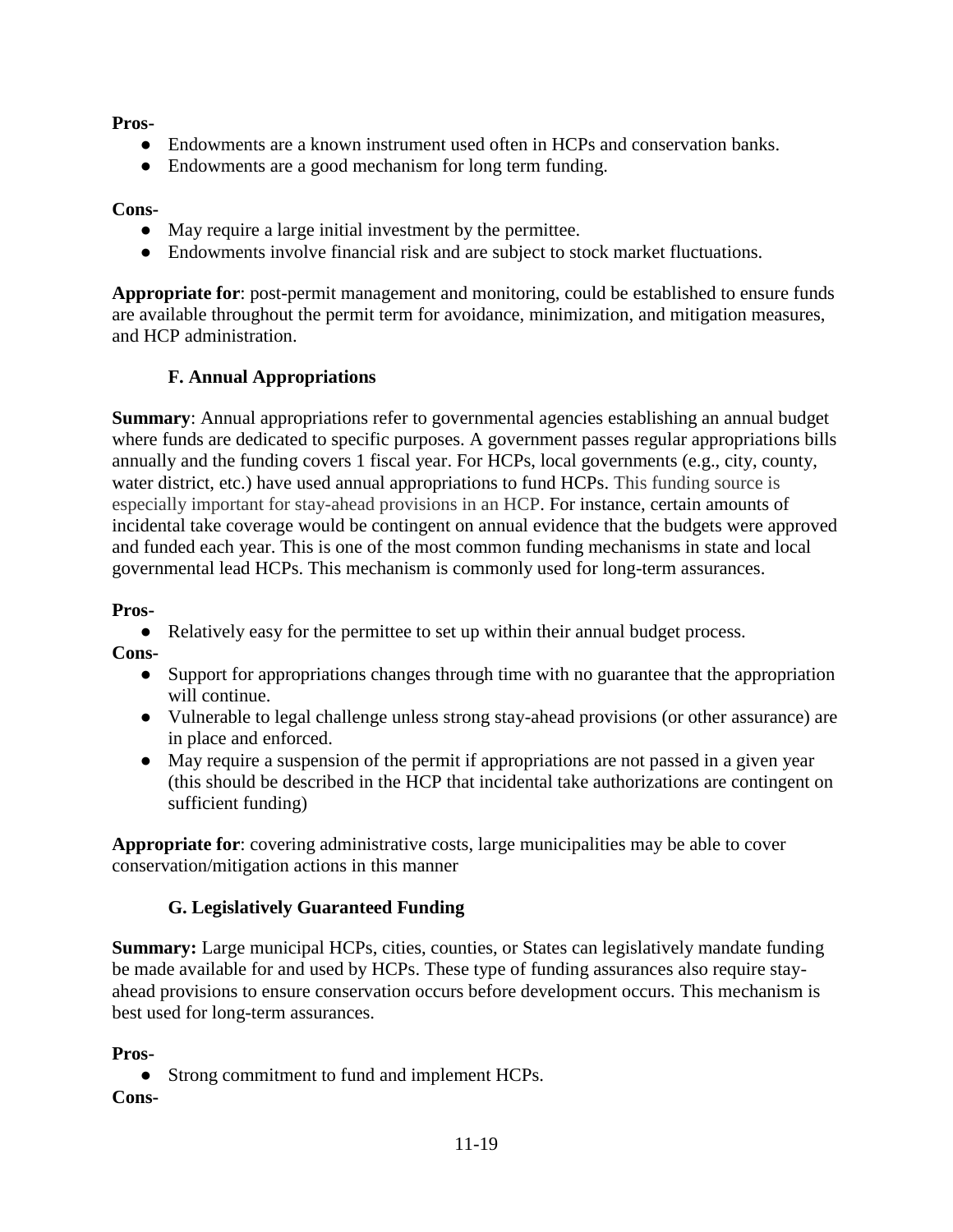- $\bullet$  May not cover contingencies (e.g., changed circumstances) unless flexibility is built in.
- Can be legislatively removed.

**Appropriate for**: administrative and implementation costs of municipal lead plans (e.g., county, city, water district, etc.).

# **H. Certificates of deposit (CD)**

**Summary:** A CD is a certificate issued by a bank to a person or company depositing money for a specified length of time. It's essentially a savings certificate entitling the bearer to receive interest. A CD bears a maturity date and a specified fixed interest rate, and it can be issued in any denomination. CDs are generally issued by commercial banks and are insured by the FDIC. The term of a CD generally ranges from 1 month to 5 years. For HCPs, CDs have been used to demonstrate the applicant has sufficient funds to implement the HCP or some aspect of it. In a sense, money is parked in a CD to prove funding is available and that it has been set aside for the purposes of the HCP.

### **Pros-**

• Simple and straightforward to set up

**Cons-**

• Generally CDs don't have a third-party agreement, and the permittee retains control of the release of funds

**Appropriate for**: demonstrating that money is available to implement the HCP.

# **I. Financial Test and Corporate Guarantee**

**Summary:** A financial test is an evaluation to establish current financial condition of a business or municipality. The idea behind them is that based on the results of the financial test, the business or municipality will have the financial capacity to fund implementation of the HCP. A corporate guarantee is where the business or municipality agrees to be held responsible for terms of an agreement, often with funds held by a bank as a security. A financial test combined with a corporate guarantee represents a strong way to assure funding by businesses and municipalities.

**Pros-**

● Thorough financial evaluation and commitment to fund an HCP.

**Cons-**

● If funds are not held by a bank as security, the agreement may not be enforceable. Would require the Services to go through a permit suspension/revocation process.

**Appropriate for**: could be used to provide funding assurances for all aspects of an HCP.

# **J. Irrevocable Trust**

**Summary:** An irrevocable trust is one that can't be modified or terminated without the permission of the beneficiary. Cash, annuities, CDs, stock, real estate, or other valuable assets are put into the trust. The grantor (in this case the permittee), would transfer assets into the trust,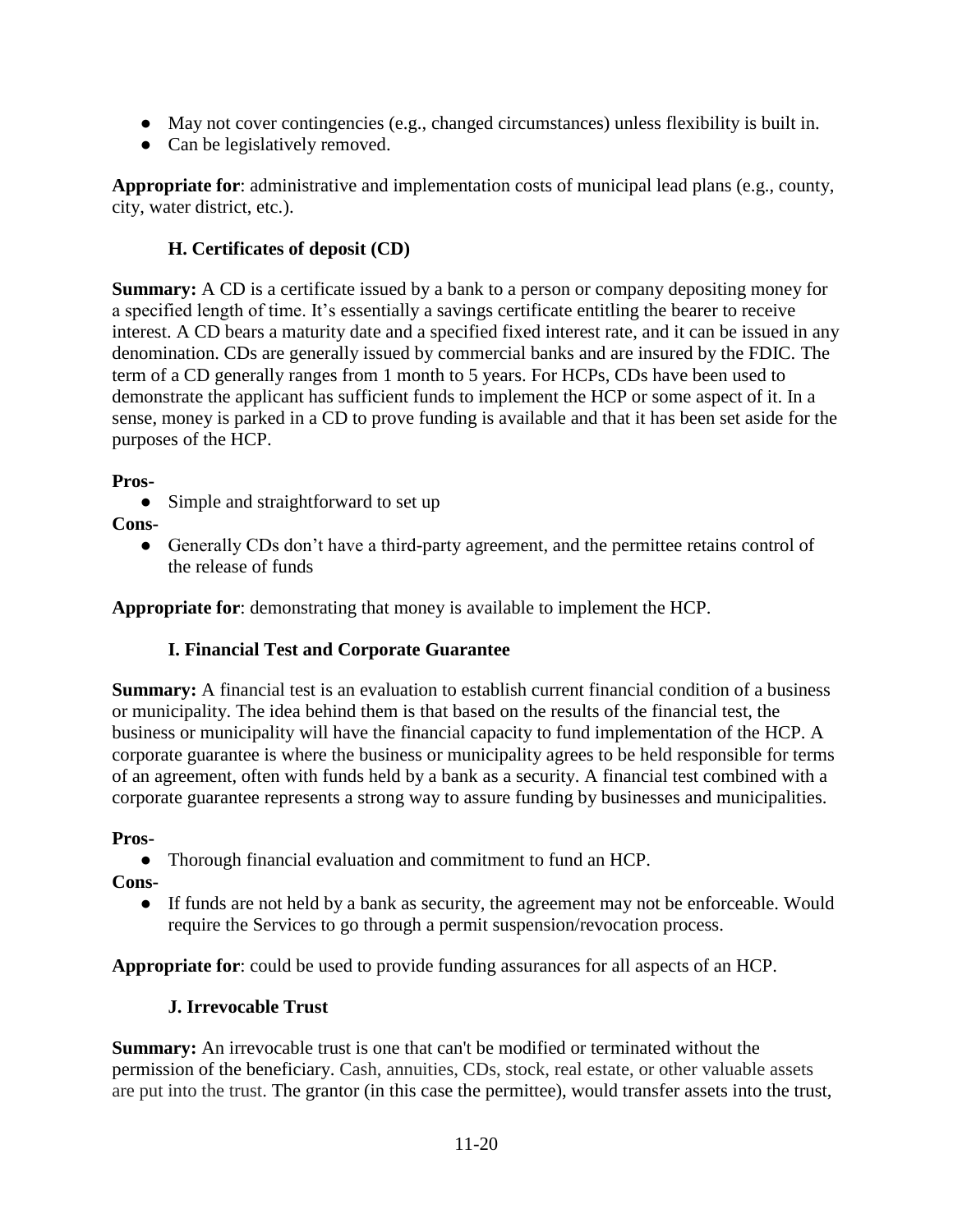which would effectively remove all of their rights of ownership to the assets and the trust. The implementing entity could be set up as the beneficiary, and they would draw funds from the trust to pay for plan implementation or post-permit management. Irrevocable trusts are set up with constraints on when and how funds can be drawn.

### **Pros-**

• Since the permittee no longer owns the funds, it is removed from taxable assets of the permittee, so it's no longer liable for those taxes.

### **Cons-**

• In addition to the initial fees to set up the trust, there may be an ongoing fee owed to manage the assets, as well as other accounting costs.

**Appropriate for**: demonstrating that funding is available to implement the HCP, funding postpermit management and monitoring.

# **K. Standby Trust**

**Summary**: A standby trust is an agreement between a third-party beneficiary (approved by the Services), a financial institution, and the permittee to provide assurance that funds will be available if remedies are needed to fix a non-performing project or to ensure mitigation occurs if the permittee does not implement conservation activities as agreed. The trust is established to provide all or part of any financial assurance called upon. The specific areas or actions to be covered by the trust must be identified. It is called a "standby trust" because the owner (permittee) creates an investment plan and the manager of the trust (financial institution) carries out the plan based on the terms of the trust.

### **Pros-**

● It is a known instrument, used by the U. S. Environmental Protection Agency (EPA).

### **Cons-**

• Not all States have standby trusts.

**Appropriate for**: to ensure minimization measures are implemented per the HCP, and for shortterm plans standby trusts can be used to ensure monitoring or management actions are implemented and ensure that mitigation measures are implemented per the HCP.

### **L. Trust Fund**

**Summary:** A trust fund is comprised of a variety of assets intended to provide benefits to an individual or organization. For HCPs, the permittee establishes the trust fund to provide financial security that the plan will be implemented according to the terms of the agreement, and if it isn't, funds are released to a third-party beneficiary the Services select to remedy the situation. The trust fund can be used to both prove funds are available to implement the plan and as a security to ensure the terms of the agreement are followed.

### **Pros-**

● This is a well-known and understood financial tool.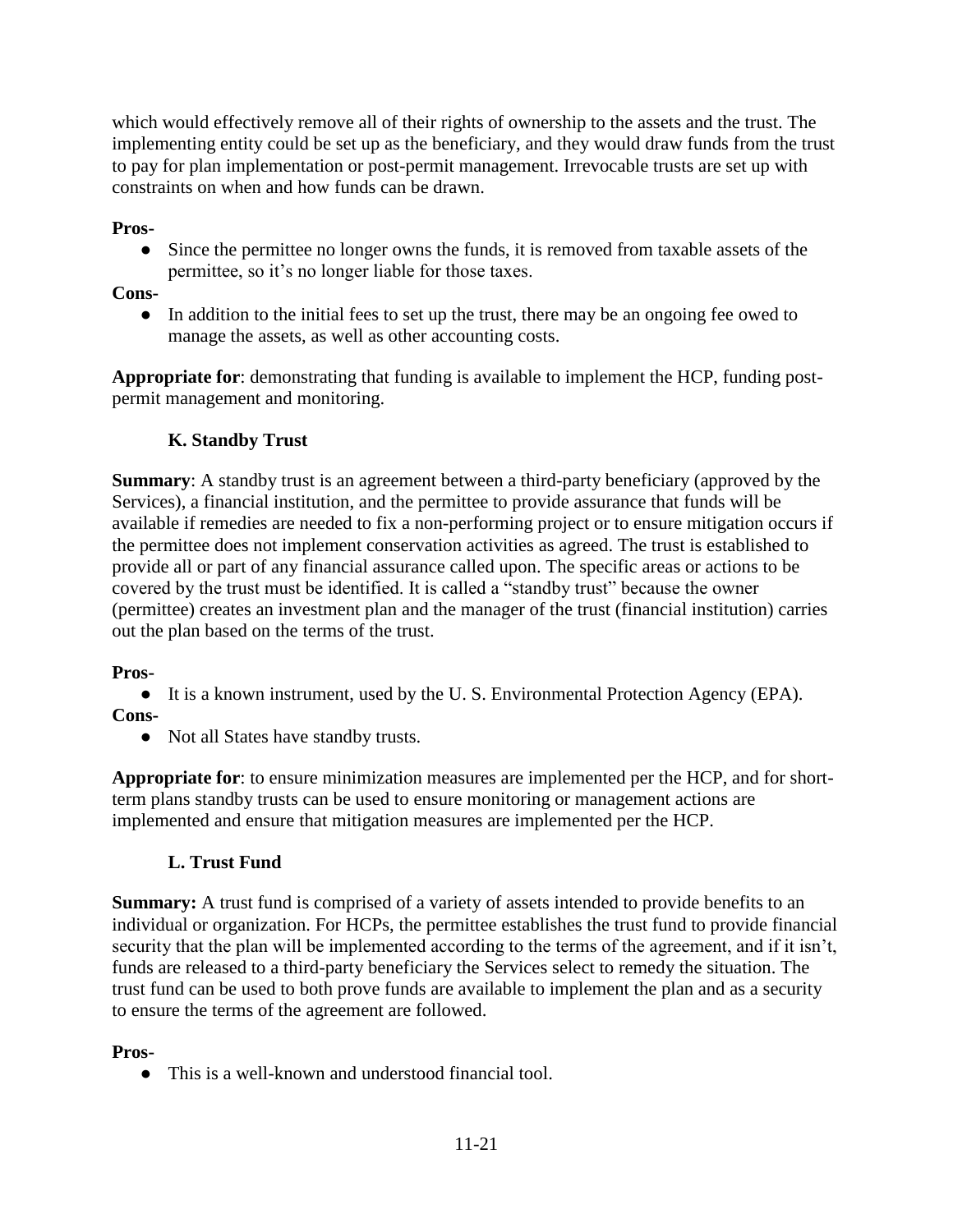### **Cons-**

● May require a separate agreement with a third-party beneficiary.

**Appropriate for**: small projects to ensure they perform as planned (e.g., restoration), prove availability of funds for minimization and mitigation measures, and for post-permit management and monitoring.

### **M. Surety Bond**

**Summary**: A surety bond is a contract among at least three parties. For HCPs, it would be the Service, the permittee, and a financial institution (usually a surety company) to ensure the permittee doesn't default. If the permittee defaulted or was unable to complete the mitigation actions, the Service would make a claim and the surety company would be responsible for finding an alternate entity (using the funds paid into the bond by the permittee) to implement the mitigation actions as described in the agreement.

### **Pros-**

● Surety company finds appropriate contractor to implement mitigation, which saves time for the Service.

**Cons-**

● Surety bonds can be expensive for the permittee as they would be required to place all of the funds necessary to implement the mitigation actions into the bond.

**Appropriate for**: small or medium sized plans to implement mitigation actions like restoration or acquisition.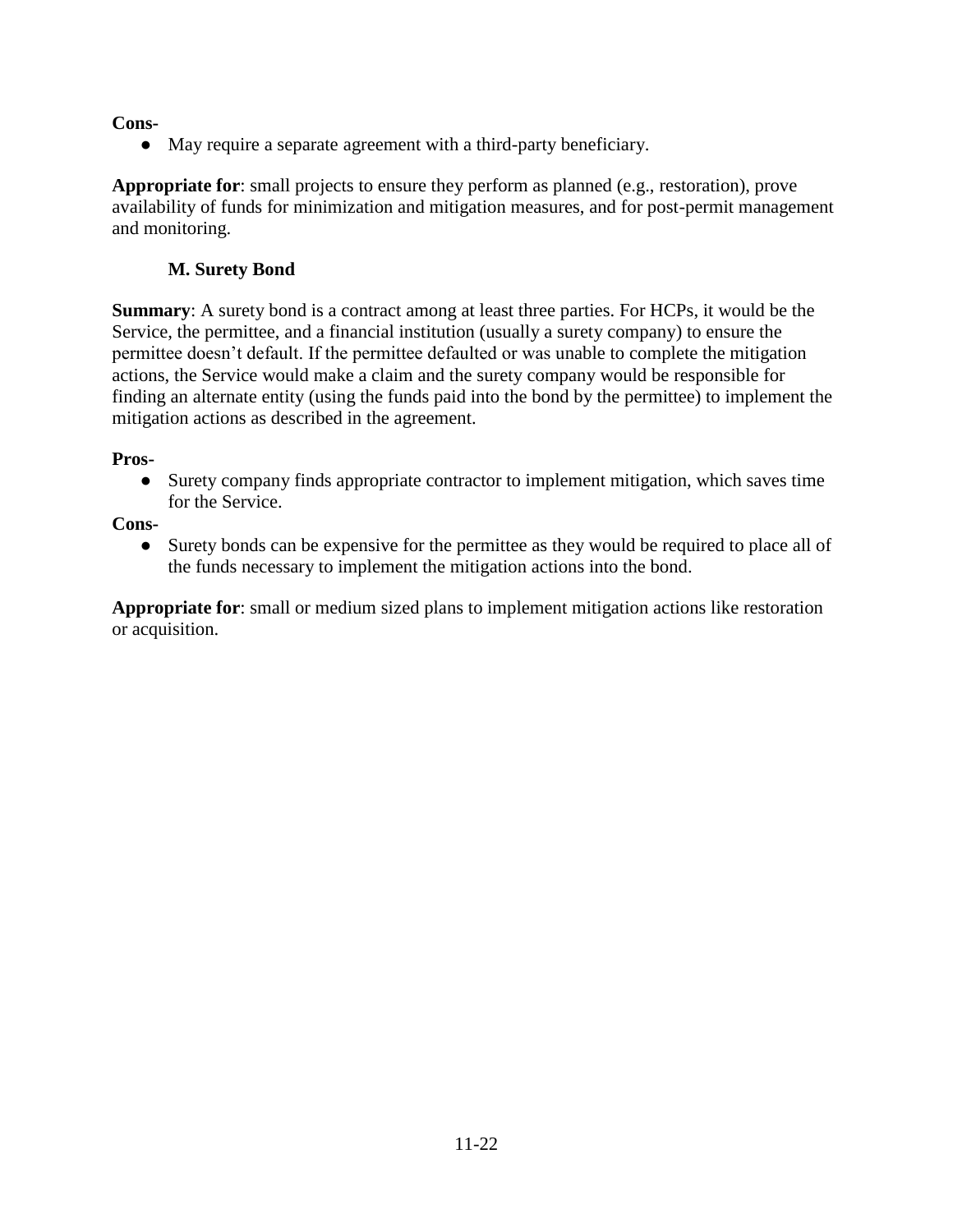|              | Table 11.3a: summarizes the different types of commonly used funding assurance |  |
|--------------|--------------------------------------------------------------------------------|--|
| instruments. |                                                                                |  |

| Table 11.3a Summary of funding assurance instruments |                                                                                                                                                                                                                          |                                                                                                                                                                                                                          |                                                                                                                                                                                                                          |                                                                                                                                                                                                                          |                                                                                                   |                                                                                                                                                                          |  |
|------------------------------------------------------|--------------------------------------------------------------------------------------------------------------------------------------------------------------------------------------------------------------------------|--------------------------------------------------------------------------------------------------------------------------------------------------------------------------------------------------------------------------|--------------------------------------------------------------------------------------------------------------------------------------------------------------------------------------------------------------------------|--------------------------------------------------------------------------------------------------------------------------------------------------------------------------------------------------------------------------|---------------------------------------------------------------------------------------------------|--------------------------------------------------------------------------------------------------------------------------------------------------------------------------|--|
|                                                      | <b>Short Term Assurances</b>                                                                                                                                                                                             | <b>Long Term Assurances</b>                                                                                                                                                                                              |                                                                                                                                                                                                                          |                                                                                                                                                                                                                          |                                                                                                   |                                                                                                                                                                          |  |
| $=$ pro<br>$\bullet$ =con                            | <b>Cash Escrow</b>                                                                                                                                                                                                       | <b>Letter of Credit</b>                                                                                                                                                                                                  | Performance<br>Bond                                                                                                                                                                                                      | Casualty<br>Insurance                                                                                                                                                                                                    | Endowment                                                                                         | Annual<br><b>Appropriations</b>                                                                                                                                          |  |
| Availability                                         | * Readily implemented<br>CMay not be feasible due to<br>initial costs                                                                                                                                                    | * May be difficult to secure<br>(credit market)                                                                                                                                                                          | Not standard for HCPs:<br>surety may bond only<br>construction, not<br>performance                                                                                                                                       | . New, but available in every<br>state                                                                                                                                                                                   | *Available<br>*Used in many HCPs                                                                  | +'Readily available to<br>municipalities                                                                                                                                 |  |
| Cost                                                 | . Minimal to implement<br>CHigh cost to establish                                                                                                                                                                        | • 1% of credit limit per year<br>* Opportunity cost of posted<br>collateral                                                                                                                                              | .~1.5-5% of penalsum<br>* Opportunity cost of posted<br>collateral and time                                                                                                                                              | * One-time premium 2-4% of<br>annualized dollar limit of<br>insurance                                                                                                                                                    | eHigh cost to initially fund                                                                      | + No extra costs                                                                                                                                                         |  |
| Term & Renewal                                       | * Flexible; can be indefinite                                                                                                                                                                                            | Sissued for <= 1 yr; can set<br>to auto-renew but is at<br>issuerdiscretion                                                                                                                                              | -Limited (1-2 yrs)                                                                                                                                                                                                       | $+$ Could cover time period of<br><b>HCP life</b><br>+ Cannot be cancelled<br>without agency consent                                                                                                                     | * Flexible; can be indefinite                                                                     | *Annual                                                                                                                                                                  |  |
| Claims &<br>Performance                              | + Ready source of cash when<br>necessary<br>Provides means but not<br>remedy itself, additional<br>agreement needed                                                                                                      | + Guaranteed source of<br>funds when necessary<br>Provides means but not<br>remedy itself, additional<br>agreement needed                                                                                                | Surety will remedy by most<br>cost-effective means to<br>them: possibility for<br>disputes                                                                                                                               | + Insurer will pay or remedy,<br>as directed by agency                                                                                                                                                                   | + Interest is used and is<br>available as needed,<br>primary fund stays intact                    | There is no fund set aside<br>to provide surety of<br>performance<br>Provides a means to funda<br>plan, but additional<br>agreements are needed to<br>assure the funding |  |
| <b>Duration</b><br>appropriate for                   | *Short term/project<br>assurances<br>*Could also use as "stay<br>ahead" funding to ensure<br>funding is available for<br>future years of plan<br>implementation                                                          | *Short term/project<br>assurances                                                                                                                                                                                        | *Short term/project<br>assurances                                                                                                                                                                                        | *Short term/project<br>assurances                                                                                                                                                                                        | *Long-term assurances<br>*Post permit assurances                                                  | *Long term assurances                                                                                                                                                    |  |
| <b>Projects</b><br>appropriate for                   | *Risk of performance/non<br>compliance<br>*Plans with indirect effects<br>from implementation of the<br><b>HCP</b> covered activities,<br>especially with effects later<br>in time (e.g. road building<br>near a stream) | *Risk of performance/non<br>compliance<br>*Plans with indirect effects<br>from implementation of the<br><b>HCP</b> covered activities,<br>especially with effects later<br>in time (e.g. road building<br>near a stream) | *Risk of performance/non<br>compliance<br>*Plans with indirect effects<br>from implementation of the<br><b>HCP</b> covered activities,<br>especially with effects later<br>in time (e.g. road building<br>near a stream) | *Risk of performance/non<br>compliance<br>*Plans with indirect effects<br>from implementation of the<br><b>HCP</b> covered activities,<br>especially with effects later<br>in time (e.g. road building<br>near a stream) | *All plans with long-term<br>costs                                                                | *Municipalled plans<br>*Stable businesses (as<br>proven through a financial<br>test)                                                                                     |  |
| Useful for                                           | *Assuring measures are<br>implemented or meets<br>performance standards                                                                                                                                                  | *Assuring measures are<br>implemented or meets<br>performance standards                                                                                                                                                  | *Assuring measures are<br>implemented or meets<br>performance standards                                                                                                                                                  | *Assuring measures are<br>implemented or meets<br>performance standards                                                                                                                                                  | *Post permit management<br>and monitoring                                                         | *Municipality: admin costs.<br>implementation costs<br>*Business: admin costs                                                                                            |  |
| Other potential<br>uses                              |                                                                                                                                                                                                                          | *Can also be used for<br>assuring funding for<br>management and<br>monitoring costs                                                                                                                                      |                                                                                                                                                                                                                          |                                                                                                                                                                                                                          | *Endowments can also be<br>used for funding<br>implementation of the HCP<br>during the permitterm |                                                                                                                                                                          |  |

11.3.3.1 Determining Adequate Funding Assurances for a Specific Project

The applicant must estimate the total amount of funding needed and use one or several of the funding assurance methods above to guarantee that funds are available. The applicant estimates should include the following:

Annual HCP administration costs multiplied by the number of years the HCP will be in effect,

+ the cost of minimization and mitigation measures,

+ the cost of other outstanding funding needs.

Any required funding assurances should also be sufficient to cover contingency actions (e.g., default by the permittee, non-performance, etc.) and should be based on the size and complexity of the project, the estimate required to remediate the proposed mitigation project, and monitoring of the site. These contingency funds would be used if a project doesn't meet its performance measures. These contingency funds must be built into the HCP.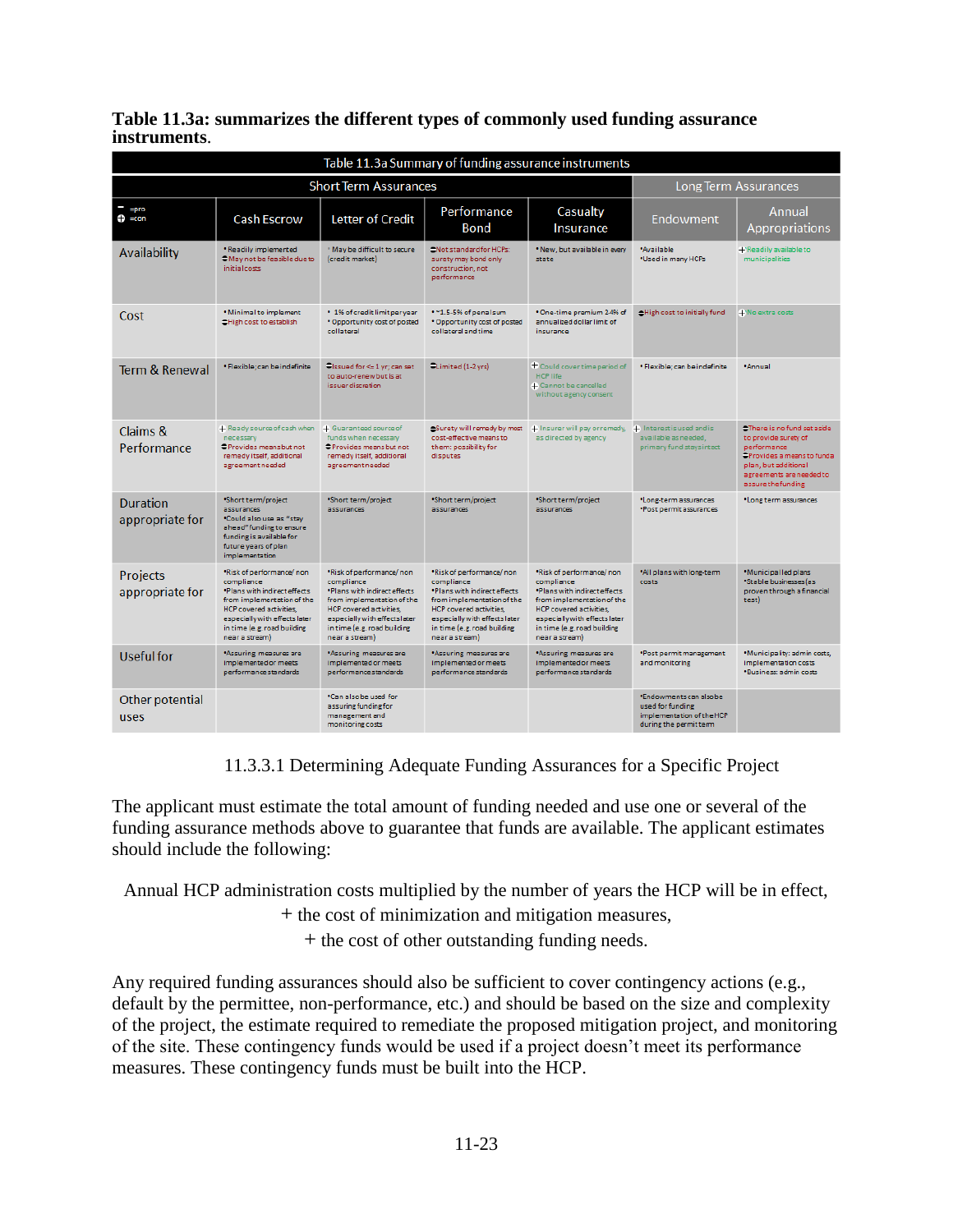### *11.3.4 Third-Party Beneficiaries*

The Services lack statutory authority to accept directly, retain, and draw upon funds from performance bonds, letters of credit, etc. to ensure compliance with permit conditions. These limitations are a result of the Miscellaneous Receipts Statute, 31 U.S.C. § 3302(b)(see the [HCP](https://www.fws.gov/endangered/what-we-do/hcp-handbook-toolbox.html#Ch11)  [Handbook Toolbox\)](https://www.fws.gov/endangered/what-we-do/hcp-handbook-toolbox.html#Ch11). Therefore, the terms of the funding assurances instrument must be carefully crafted to ensure that the Services can direct the funds deposited to be used for providing permit compliance, without the Services directly accepting or disbursing the funds.

# 11.3.4.1 Third-Party Beneficiary Structure

Funding instruments that require a third-party beneficiary should be executed with the signatures of an additional governmental or non-governmental environmental management entity (e.g., NFWF, Friends Group, State Fish and Game, etc.) as a bond "surety." The third party must agree to ensure performance if we determine that the permittee, as the bond "principal," has defaulted on any of its responsibilities. The HCP should also specify that the Services stands as an "obligee" to the principal and surety of the bond, having the full and final authority to determine the penal sum amount. The permit and bond must also state that the Services determines whether the permittee has specifically performed some or all of the obligations, covenants, terms, conditions, and agreements of the bond. Finally, the funding instrument should specify that if both the principal and the third party default in their responsibilities, the Services retain the full and final discretionary authority to identify new parties as additional surety(ies) to the bond.

# 11.3.4.2 Collecting Funds

Funding assurances are to be payable at the Services' discretion to the third party designee of the financial instrument or to a standby trust agreement. The conditions under which funds are payable should be clearly stated in the financial instrument and, if possible, in the HCP. The decision to collect funds occurs in two situations—when actions were not implemented, or when actions do not meet performance standards during the agreed upon term. Performance standards could be based on: implementation of an action or not, or ecological performance standards.

If the performance metric is simply whether or not the action occurred, consider developing an agreed on process and schedule that will make clear when actions must happen (by a certain date), and what actions will be implemented if they don't. Ecological performance standards should be based on the best available science to determine reasonable objectives that can be measured with an agreed upon amount of effort.

We must notify the permittee of non-compliance. If the permittee cannot come back into compliance, funds must be called on from the financial instrument. After conditions have been triggered to collect funds, the Services must notify the third-party beneficiary that it should collect funds and implement remedial actions.

# *11.3.5 Putting It All Together*

Every plan is different. Every applicant is different. We developed this chapter to present options, not to dictate decisions. Use these tools when they make sense. The two graphics below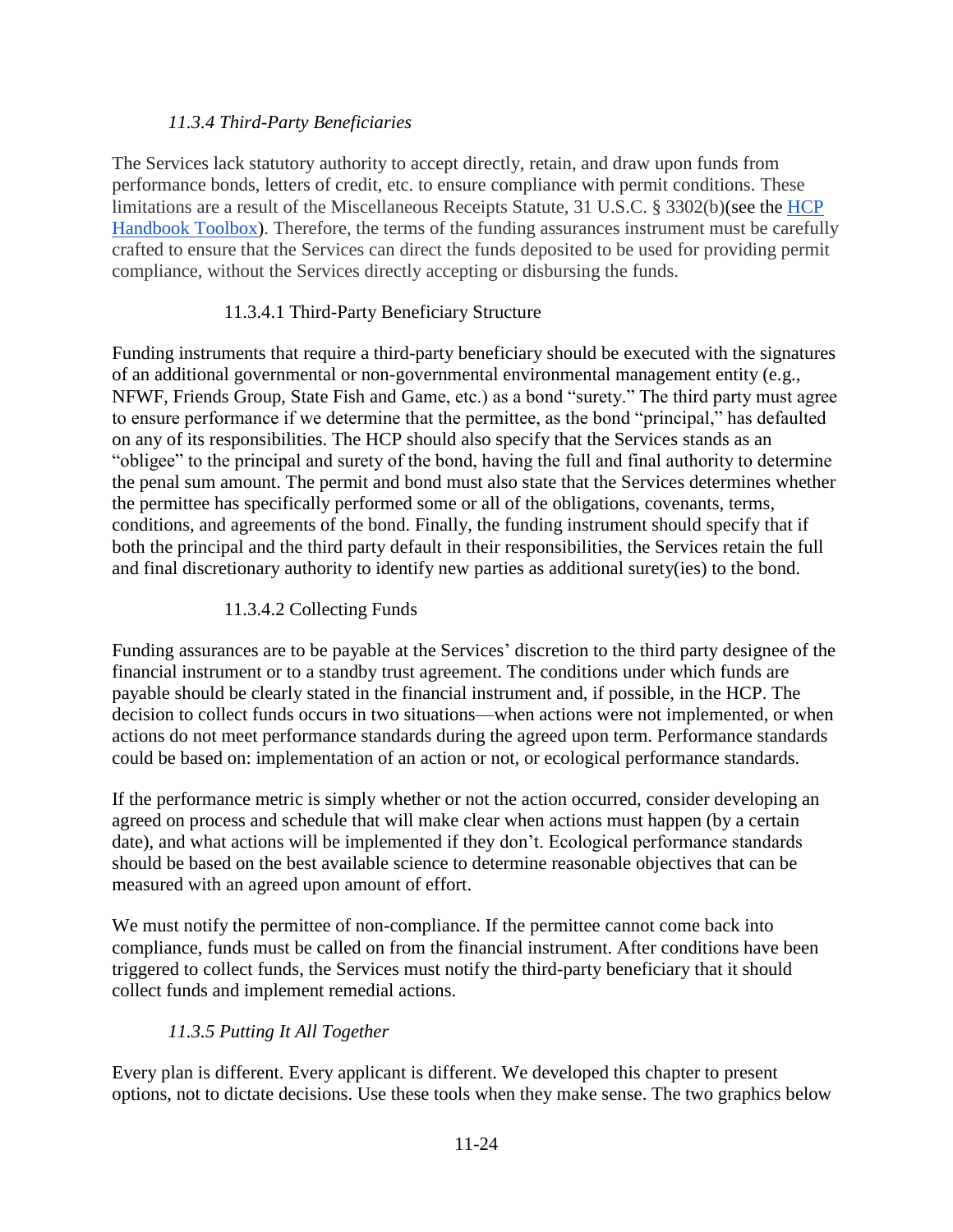are essentially decision trees. Figure 13.3b is for short-term permits (e.g. up to 10 years) and Figure 13.3c is for long-term permits (e.g. for more than 10 years). Not every scenario can be illustrated, but we've tried to represent the major ones. Use these decision trees as a starting place to think about which types of funding assurances could go with broad plan types. Further thought and consideration is needed about your HCP to figure out which funding assurance instruments are appropriate.

**Figure 13.3b: Short-Term Permit Cost Categories and Assurances. This is a guide to help people think in general about what is needed. Each situation is different, care and thought should be given with each.**



Short-term permits often lack all the same cost categories as long-term permits, so not all three cost categories above apply in every short-term permit. Not all types of funding assurances are listed; we've only listed the most commonly used.